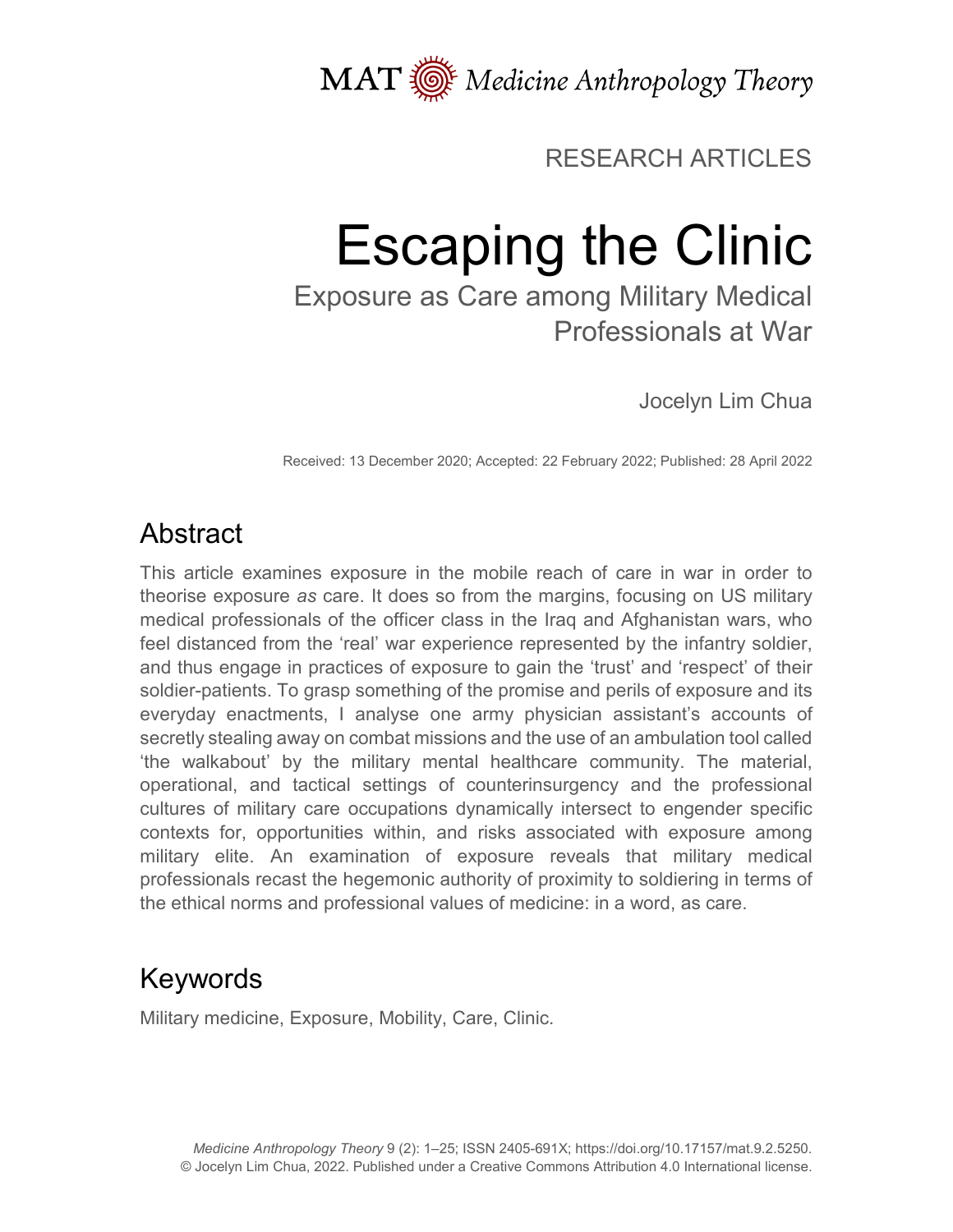# **Introduction**

Keith<sup>[1](#page-1-0)</sup> kicks back in his living room recliner, still dressed in his scrubs. He has hopped onto our Zoom meeting, drained by a long workday overshadowed by the uncertainties of the newly emergent COVID-19 pandemic, and he can't be bothered to change out of his second skin. Even in his state of exhaustion, it is quickly evident that Keith is a practiced and eager storyteller; accounts from his time in the US Army, first as a medic and later as a physician assistant (PA), come rushing forth. As he recounts the course of his life from near-high school dropout to junior enlisted soldier to officer keen to bend the rules, he paints himself the perpetual trickster—clever, crafty, and deeply wary of authority. But his stories catch in his throat as he begins to recall his first and only deployment serving as a PA in the early years of the Iraq war. As the insurgency expanded, their small surgical team regularly took on combat casualties at their camp's aid station in Baghdad. 'We just did a lot of trauma', he tells me. 'It was a heavy spot, a bad spot.' Because war's devastation does not respect an eight-hour workday, Keith slept at the back of the aid station in what he described as a broom closet: 'That way I could be there 24/7. We had so many MASCALs [mass casualty events], so you were never really off, but I could take a few steps and I was in the trauma room from my back room.' Living out of the back room made Keith available around the clock for injuries of any nature and scale.

But while the damages of war were literal steps away—12, to be exact—Keith spoke of an always simmering impulse to escape the aid station altogether. Against the admonitions of his superiors, Keith would get himself onto patrols by hopping onto the armoured Humvees of infantry soldiers heading off the heavily guarded camp and onto the streets of Baghdad. He grows animated as he tells me stories of going rogue. 'I actually used to jump on these Humvees and go on missions with these guys. I got into trouble for it,' he tells me, grinning. 'My ER doc would have me written up because I would jump on these missions and go out and not tell anybody.' Despite—indeed, because of—the trouble Keith's actions caused, he grew popular as the maverick 'Papa Alpha'. There were meaningful optics to a PA joining the infantry soldiers: 'I'd jump on a lot of missions because visibly, you could see it, it would lift the guys up. So, I'd come down there with my aid bag on my back, and I'd be like, "Hey y'all, you about to roll out?" And they'd be like, "Oh yes sir! Yeah, yeah!"'

For military medical providers of the officer class like Keith, exposure in the form of escaping the relative control, safety, and professional routine of the clinic has featured as a key ethic, therapeutic register, and vector of mobility in the practice

<span id="page-1-0"></span><sup>1</sup> All names are pseudonyms. All military personnel represented in this study spoke as private individuals, not as representatives of the US Army, US Army Medical Command, or the Department of Defense.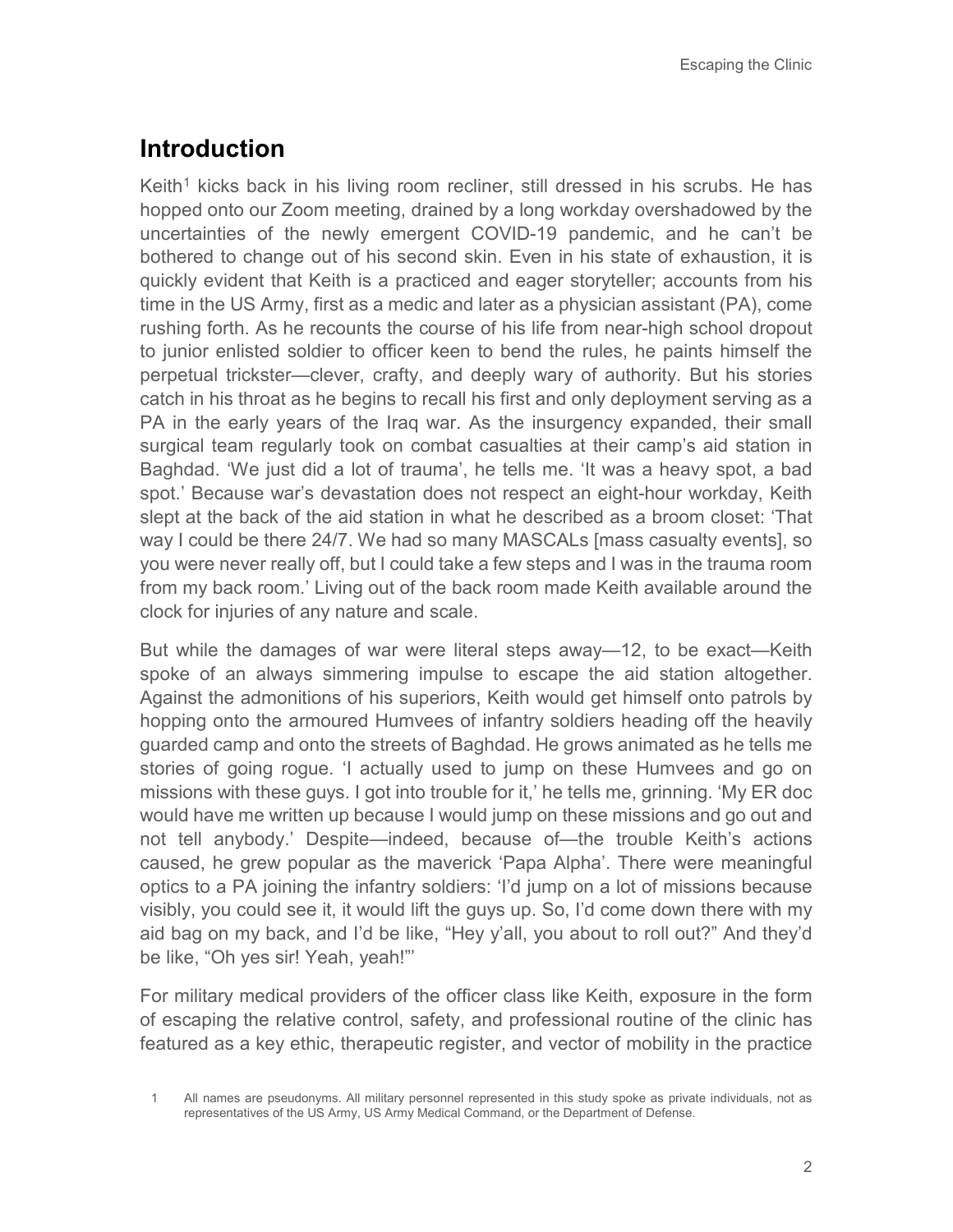of care in the wars in Iraq and Afghanistan.<sup>[2](#page-2-0)</sup> Through exposure as strategic practice, Keith wilfully engaged the hazards and vulnerabilities, both bodily and professional, of 'rolling out with the guys'. It required his physical movement out of the aid station, off the fortified camp, and into an urban battle space visualised as a field of pervasive and ambiguous threat (Gregory 2010); it also meant breaching the symbolic boundaries of his officer status and its disciplinary consequences. But it was precisely for these reasons that, at least according to Keith's account, his willingness to join on missions was seen by the soldiers who became his accidental hosts as an act of solidarity: of building 'trust' and 'respect' across military rank and occupational hierarchy through an idiomatic, masculinist experience of shared exposure to combat.

In making medicine move, Keith's exercises in exposure may appear extreme but not unfamiliar, recalling the 'vital mobility' of military and humanitarian medicine (Redfield 2008, 2013). The objective of medicine in war, to evoke its own spatial terminology, is to push its reach and technical capacity as far 'forward' to the frontlines as possible. Combat medicine is predicated, after all, on the mobility of trauma care that can meet the injured at the event of wounding; its very purpose is to administer intervention when and where medical treatment can be critical to survival. Moreover, Keith's actions may be unsurprising given that exposure and vulnerability are central to the bodily experience of soldiers (MacLeish 2012). But unlike the combat medics he hitched rides with, as a PA 'in the rear with the gear', as the saying goes, Keith was not authorised to be off the installation on such missions. A highly valued asset, as one of only two PAs on their medical team of five, Keith was expected to remain on base, where his job was to be ready at all times to receive the casualties that rolled in. Yet even while providing advanced trauma medicine at the aid station—and thus, continual witness to the damages of war—Keith longed to get closer still, to extend the reach of his care to the 'action' itself. Keith made medicine mobile against orders to remain still.

This article examines exposure in the mobile reach of care in war. I argue that when we consider the provision of care in war's production, we see the vital role of exposure *as* care, including for military medical professionals 'in the rear'. Exposure brings care to where it is needed—in Keith's case, to the soldiers in the Humvees, who received his trauma care skills as an upgrade to what the medics could provide. But it is also seen to improve wider provider–patient relations: by exposing themselves to soldiers' realities—'walking a few steps in their boots', as

<span id="page-2-0"></span><sup>2</sup> Military hierarchy and rank are strictly codified and determine differences including job function, level of responsibility, rules for interpersonal communication, dress, and pay. The two main ways of joining the US military by enlisting or commissioning—mark a major division among military personnel: commissioned officers have the authority to command those under them, both officers and enlisted personnel. In the US Army, this group includes commissioned medical officers, who compose the Medical Corps, which is considered a non-combat specialty branch of the Army Medical Department.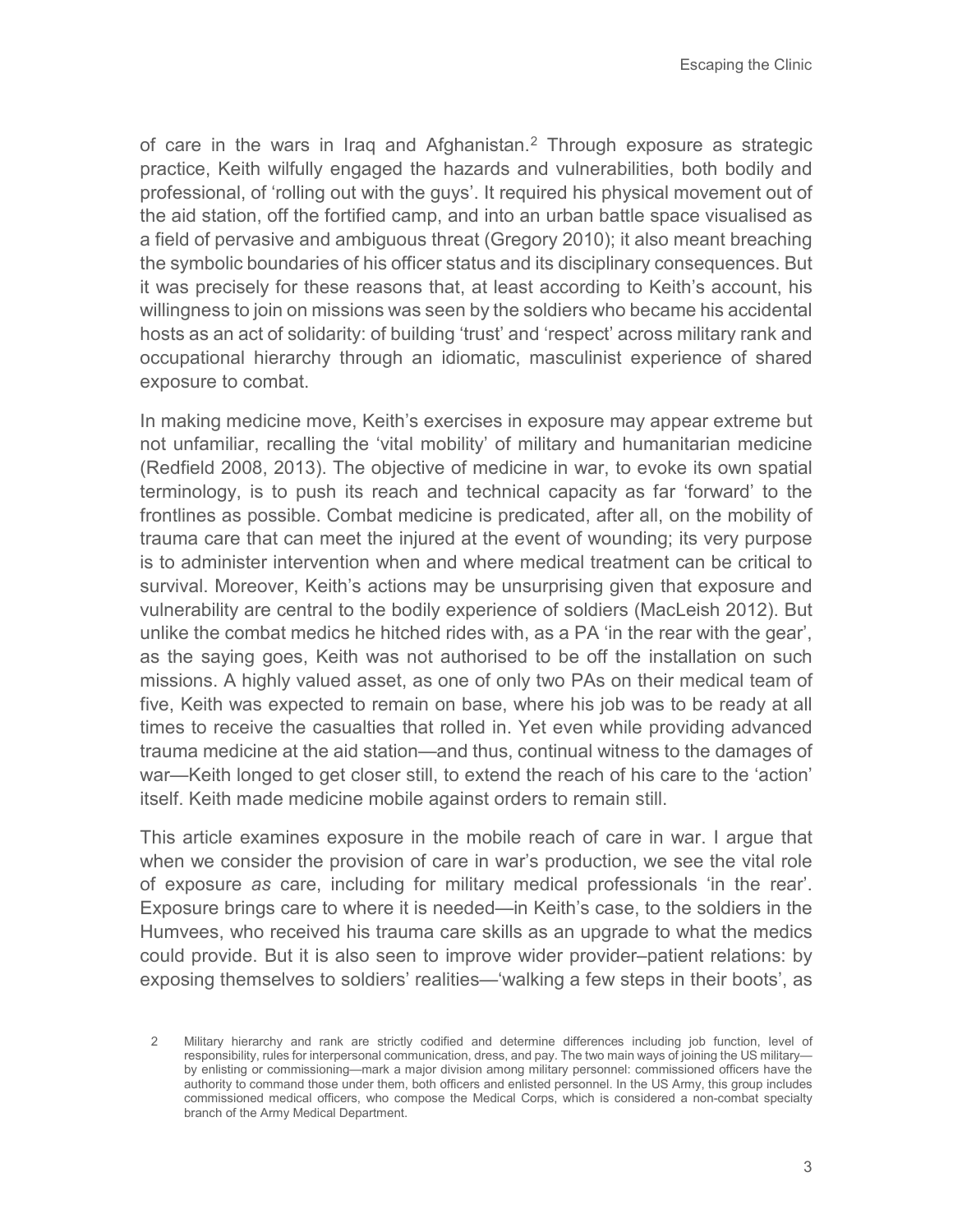providers often phrased it—providers *show* they care enough to be 'out there' with their soldiers and know them 'on their own terms'. Exposure is thus seen by military medical professionals as having clinical importance along two interrelated dimensions of access: exposure extends the spatial and material reach of care, but it also creates strategic commensurability and contact with the enlisted, consequently facilitating patient 'respect' and 'trust'. As we will see, exposure as care takes diverse forms, ranging from unauthorised escapes like those chanced by Keith, to top-down recommendations for providers to circulate outside the four walls of the clinic so as to meet enlisted soldiers 'where they're at': between sets at the gym; in line at the chow hall; during night shifts up in the guard tower; and, most powerfully, on missions 'outside the wire'.

My analysis expands upon the anthropology of care by considering care in relation to war-making. A rich body of literature in anthropology has drawn on diverse theoretical lineages and orientations to explore care as a form of moral, intersubjective practice and potentially scarce resource in situated social, institutional, biopolitical, and political economic contexts (e.g., Aulino 2019; Buch 2015; Han 2012; Mol et al. 2010; Sadruddin 2020). Scholars have traced relationships between care and violence, documenting the lived consequences of care as mobilised by the state, including the unexpected harms and exclusions produced by humanitarian and biopolitical processes (e.g., Garcia 2015; Mulla 2014; Stevenson 2014; Ticktin 2011). Anthropologists have also explored the militarisation and improvisations of care for soldiers and veterans more specifically (Chua 2020a; Finley 2011; MacLeish 2020; Wool 2015a, 2015b; Wool and Messinger 2012). Expanding on these concerns, I centre relationships between care and war-making by focusing on military providers, for whom care is the work of war.

Following the insights of scholars including Omar Dewachi (2017), Jennifer Terry (2009, 2017), and Saiba Varma (2020), I track exposure as one modality of care among military providers to illuminate complex entanglements between militarism and care at the intersections of medicine, war, and statecraft. I theorise exposure *as* care—as techniques made mobile across the material, institutional, and affective terrain of global counterinsurgency (Gordillo 2018), but also as relational practice by which medical providers of the officer class navigate distinctions of military caste to enhance the care they provide. Exposure as care offers one vector for illuminating what happens to 'the clinic' as care practices move across the hierarchical settings of military institutions and across the topography of global US military power.

Building on ethnographic work among military elites, including medical officers (Bickford 2011; de Rond 2017; Sasson-Levy and Amran-Katz 2007), I cast light on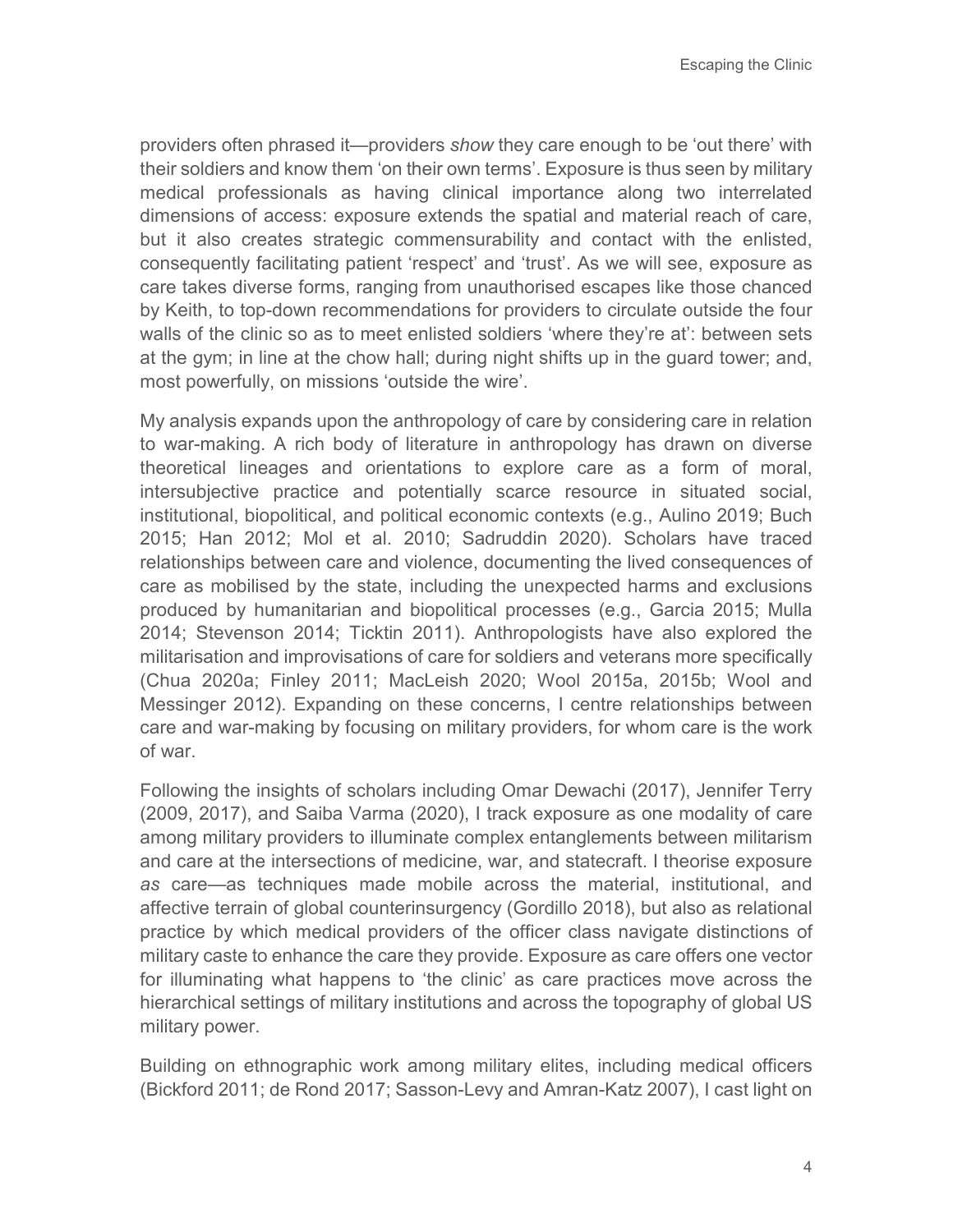military medical personnel of the officer class. Following these providers' lines of flight from the clinic illuminates the role of exposure in shaping the mobility, scope, and practice of care in war, but from the perspective of those who find themselves and their practice 'in the rear' and thus in some senses 'outside' the war they are in. At once central to war's production but sidelined from its hegemonic centres by virtue of their education, professional standing, and officer status, military medical professionals offer a vantage point onto the power and promise of exposure among those individuals who are distanced from a masculinist ideal of soldiering, but who also possess greater latitude to engage exposure as strategic practice and professional opportunity.

Whether officially enjoined or unofficially pursued, exposure makes demands of providers: it requires the transgression of material, spatial, and symbolic boundaries that privilege proximity to martial violence and the hegemonic masculinity of the soldier as the authoritative basis of war experience (Tidy 2016; Millar and Tidy 2017; Sasson-Levy 2003). Exposure as care thus reproduces the hierarchical masculinised politics of what is referred to in military discourses as 'ground truth', wherein 'on-the-ground' experience of combat and violence count as the only 'real' military activity and, indeed, as the 'real' itself (Pedersen 2017, 2019). Imagined and practiced in these terms, exposure can produce a masculinisation not only of the medical professional, but also of care itself.<sup>[3](#page-4-0)</sup> Focusing on providers like Keith helps us to see how the gendered basis for military authority, signified by the infantry soldier, is reproduced among non-combat medical professionals (Chisholm and Tidy 2017), who recast the politics of 'ground truth' in terms of the ethical norms and professional values of medicine: in a word, as care.

<span id="page-4-0"></span>To grasp something of the lure of exposure and its everyday enactments, I draw on interviews with US Army medical professionals and published autobiographical accounts to explore why providers 'escape the clinic', and how such escapes are imagined and staged in specific material, operational, and tactical settings of the Iraq and Afghanistan wars. I begin with a discussion of Keith's stealth flights from the aid station. I then turn to an ambulation tool that the military mental healthcare community calls the 'walkabout': an informal means to establish para-therapeutic contacts with soldiers that has long been used but which has gained renewed value in the post-9/11 military. I end with a discussion of the limits providers encounter as they work to extend the reach of care. Through these accounts, I show how provider exposure seeks to informalise the patient encounter and disperse the clinic across the landscape of war's production.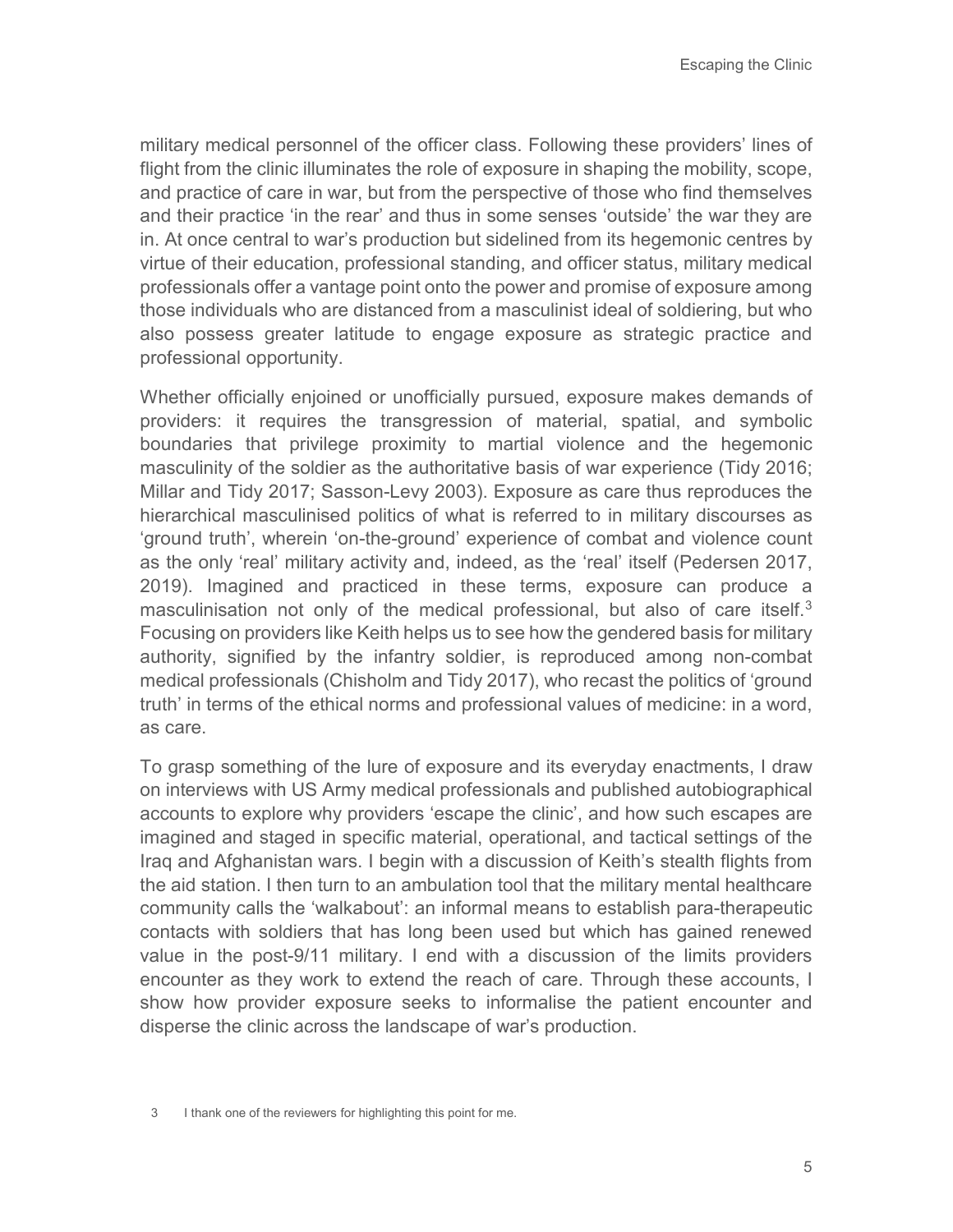# **Methodologies**

This article draws on three years of ethnographic fieldwork in the United States. The research project, based in North Carolina and Washington, DC, has been ongoing since 2018 and explores the use of psychopharmaceuticals by the US Army in the wars in Iraq and Afghanistan. Over 120 interviews, as well as several focus groups, have been conducted with Army personnel and veterans who have prescribed, personally used, or witnessed the use of psychopharmaceuticals while deployed. Prior to the onset of the COVID-19 pandemic, nearly 80 of these interviews were conducted in person in North Carolina, home to Fort Bragg, the largest Army installation by population in the world. Interviews were conducted off military installations: primarily in homes, places of non-military employment, restaurants and coffee shops, and library conference rooms. Following the onset of the pandemic, the remaining interviews, which were primarily with military medical professionals, were conducted via Zoom. Fieldwork has also included ethnographic observation at military healthcare conferences and clinical trainings, and archival research.

The arguments presented here draw specifically from semi-structured interviews conducted with 39 current and former military care providers. These providers include 12 physician assistants (PA), nine medics, and 12 mental and behavioural healthcare providers (five psychologists, two social workers, four chaplains, and one behavioural health technician). Of these providers, three medics, all but two of the PAs, and all mental and behavioural healthcare providers were still employed by the US Army at the time of interview. The military providers I spoke with were predominantly men (nine of the 12 PAs; six of the nine medics; and nine of the 12 mental and behavioural healthcare providers), although women had greater proportional representation among my interviewees than that documented by other accounts which calculate female providers as comprising approximately 16% of enlisted forces and 19% of the officer corps (Council on Foreign Relations 2020).

When I began fieldwork, I had not anticipated how exposure would feature in the experiences of deployed military care providers. The forms and stakes of exposure as care partly reflect the operational demands of the vigorous interventionist and imperial policy stance of the US. Early on in the wars in Iraq and Afghanistan, the US military mental health community, for example, re-learned earlier lessons about providing definitive treatment in situ and as 'far forward' as possible in order to enable soldiers to remain 'mission-capable' (Schneider et al. 2011). But as I came to learn, for many medical professionals reaching soldiers often meant getting to as well as getting in with—the soldiers in their care.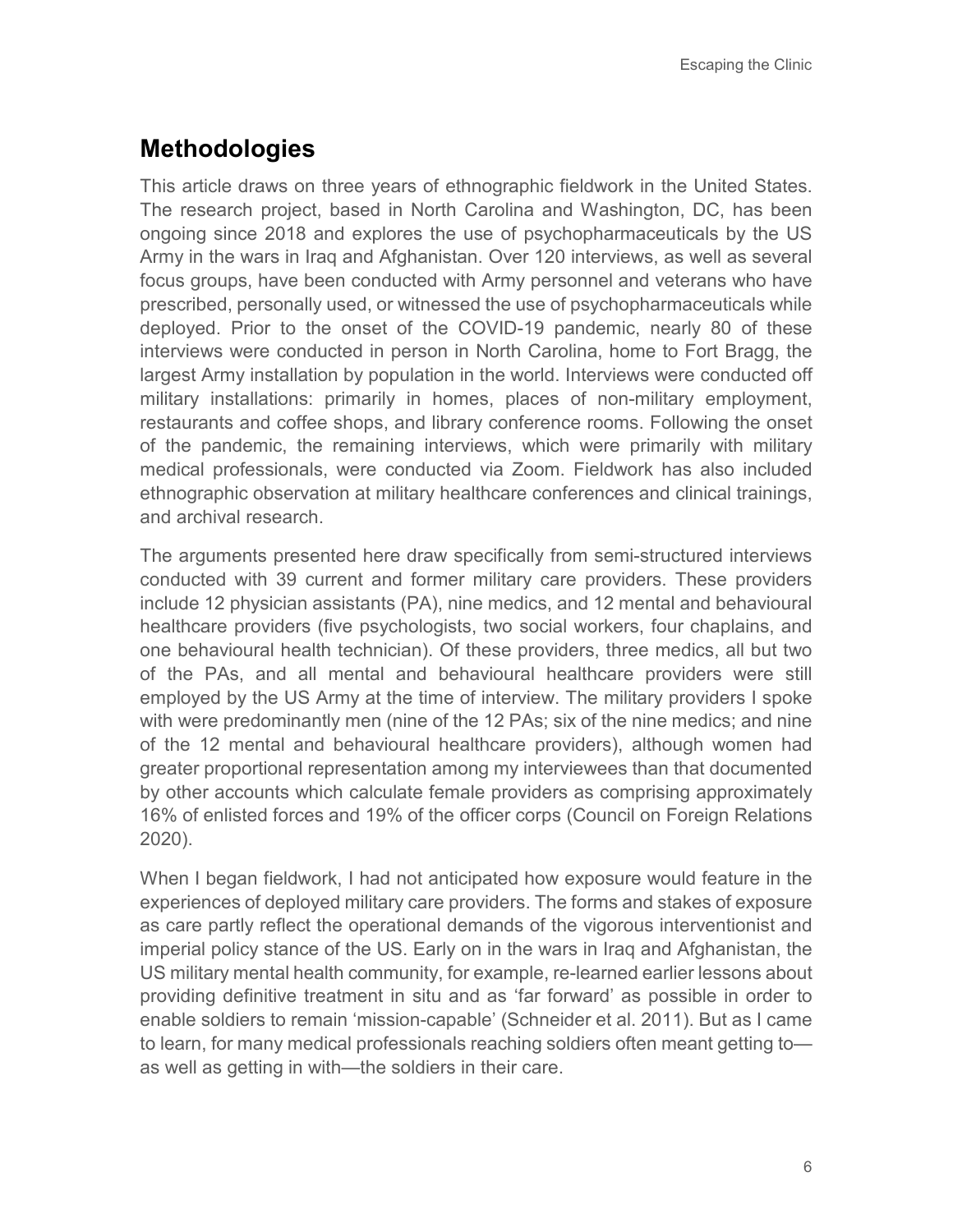The research process was likewise a process of navigating the multiple boundaries of 'insider' and 'outsider' status between myself and my interlocutors, who were often curious about how a 'civilian researcher'—the term interlocutors often used to categorise me—had come to such a project. $4$  My connections to the military are not of the type that people are typically asking after when they ask about 'military ties'; while I do have distant in-laws serving in the US military who deployed in the 'war on terror' (something I openly shared as interlocutors frequently asked), my most immediate relationship to the institution has always been through the inheritances of my parents' experiences of war and US occupation in the Philippines (something I shared with interlocutors only very occasionally). While my embodied distance from a hegemonic white masculine ideal of soldiering came up most often with enlisted male soldiers, many saw this less as an impasse than as an opening to patiently explain aspects of military service in detail, as might an expert to a neophyte—a dynamic I understood to be shaped by my gender, class, and racial positioning, and underwritten by forms of imperial amnesia and erasure (Jacobson 1999). At the same time, because of my education and class status, military medical professionals typically related to me as a kind of professional peer. My distance from military institutions put some of my interlocutors at ease to speak freely, in ways that often did not translate neatly into recognisable pro- or anti-war positions (cf. Finley 2011; Hautzinger and Scandlyn 2014; Gutmann and Lutz 2010; Wool 2015a); others were more guarded in their discussions with me. Talking to providers about trust and exposure as care was therefore inevitably entangled with my own navigations of access, exposure, and trust in the research process, including the ways oppositional ideas of 'military' and 'civilian' shaped the relational dynamics between myself and my interlocutors (MacLeish 2021).

This process also necessarily involved navigating the 'ambiguous space between *empathy*—often considered a prerequisite for fruitful ethnographic encounters and *critique—*an arguable sine qua non of proper scholarship' (Mohr, Sørensen, and Weisdorf 2021, 600, authors' emphasis). This ambiguous space between empathy and critique is shaped by the troubled relationship between anthropology and the military, yet is also 'always about the politics of ethnographic research more generally' (ibid).<sup>[5](#page-6-1)</sup> As a medical anthropologist and scholar of US military empire, I interrogate military medicine to denaturalise 'attachments to war' (Terry 2017), and do so through a feminist praxis that gets closer to military actors and

<span id="page-6-0"></span><sup>4</sup> As Kenneth MacLeish (2021, page 657, author's emphasis) notes, the discrete categories of 'civilian' and 'military' and the otherness that the opposition between them produces not only shapes cultural politics but are '*constitutive of* … subjects and socialities', including in the production of ethnographic knowledge about military subjects, institutions, and lives. See also Lutz (2001) on how the categories of 'military' and 'civilian' are constituted through stereotyped oppositions in national culture.

<span id="page-6-1"></span><sup>5</sup> Important in this context are debates in North American anthropology over the past decade on disciplinary engagement with military subjects, institutions, and actors, and which emerged in part from discussions of the Human Terrain System, which recruited and employed social scientists to work with military units by providing ethnographic knowledge gathered on site (McFate 2005; González 2008).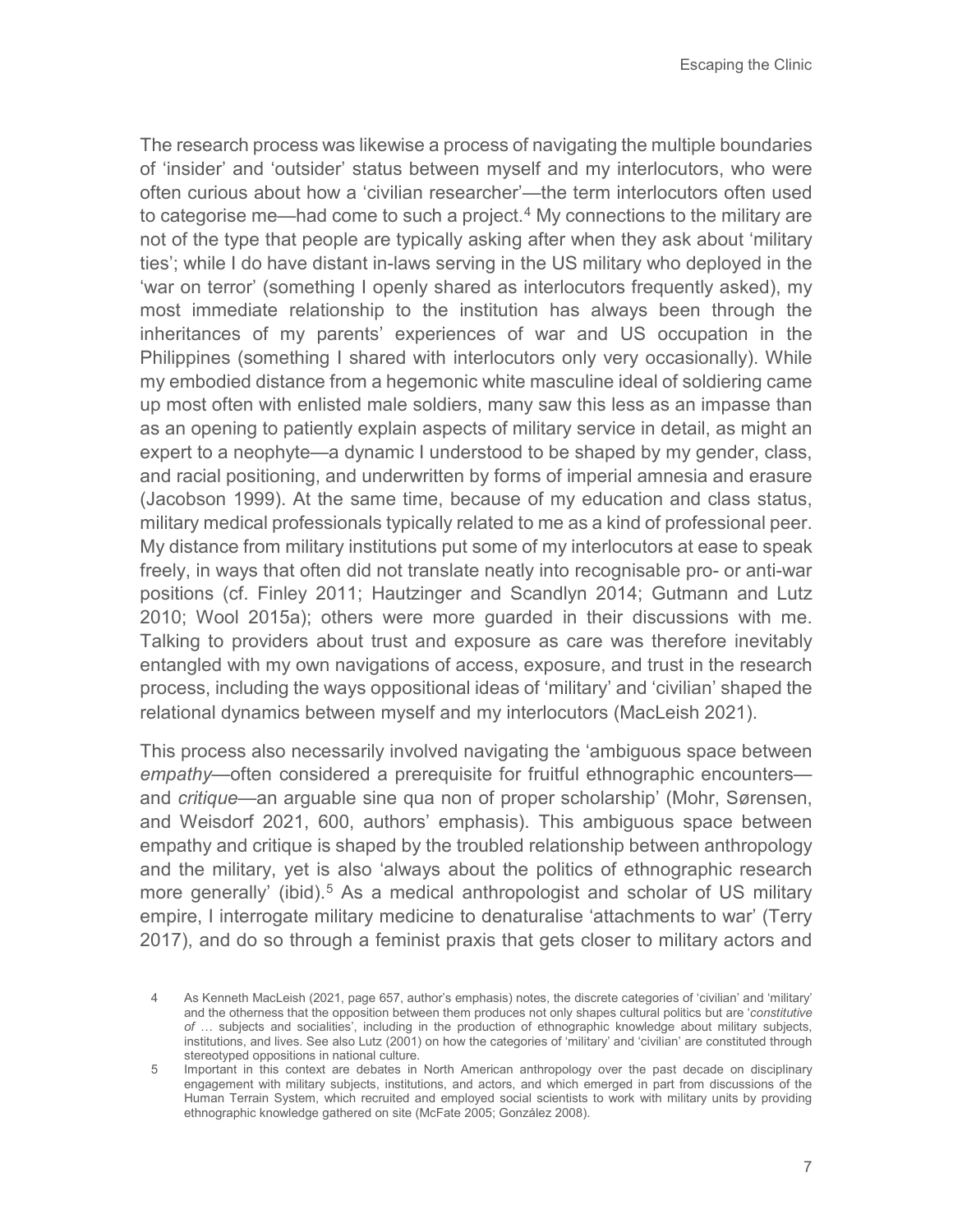institutions to illuminate their startling complexity, tensions, and contradictions (Basham and Bulmer 2017; see also Lutz 2001, 2006, 2019). The critical potential of ethnography to move through these complexities entails what Sebastian Mohr, Birgitte Sørensen, and Matti Weisdorf have called an 'intense empathic engagement with things military', where 'feeling into the other here enables understanding and, by extension, critique' (2021, 608). This is not the ethnographic empathy often equated with compassion for our interlocutors, these authors point out; rather, it is a practice of empathy that engages research as a social process of moving through a shared sociopolitical field 'without necessitating sympathy or compassion for these lifeworlds' political and moral frames of reference' (idem, 600).[6](#page-7-0)

# **Rolling out and getting in**

Keith's military career did not begin with hopes of becoming a PA. Nevertheless, when he joined in 1997 as a combat medic he was quickly identified by his senior leaders as having promise and was selected for the military's Interservice Physician Assistant Program (IPAP). Keith had only been serving for two and a half years when he finished PA school so was 'still green to the Army' (other Army PAs might have 10 years of enlisted time before training as PAs and then commissioning as officers) yet he felt his enlisted experience 'helped my status with the medics a little bit'.

It was because he knew something of the pressures placed on 'line medics' medics who are 'in the firefight', treating at the point of injury—that Keith would steal rides on the Humvees. He saw his presence on those patrols as shifting the burden of care: 'It took a lot of pressure off the line medics, because that's a lot of stress. An 18-year-old that's had minimal training to be responsible for 10 or 15 guys at a time for a six-hour mission?' Stealing rides was Keith's way of offering a helping hand to the line medics. His colleagues back at the aid station, meanwhile, saw his actions as reckless. The other PA on his team chided him once when he caught Keith heading out: 'What the hell are you doing? You're going to get killed out there if you keep doing this. You've got kids and everything.' The risks taken in exposure have implications for those beyond the rogue PA. Yet for Keith, the boost he believed his presence and skillset gave to the soldiers in the Humvees made the risks worth taking. 'It helped', he told me. 'It pumped everybody up, picked them up a notch, yeah. Because they thought they had some extra beef with them<sup>'</sup>

<span id="page-7-0"></span><sup>6</sup> As Kenneth MacLeish notes, such empathic engagement with military things in anthropology relies 'neither on locating an ethically pure place to stand nor on reducing ethnography to a technical instrument innocent of politics', but rather insists on 'the messiness of bringing the discipline's and the ethnographer's own commitments and complicities into view' (2021, 657).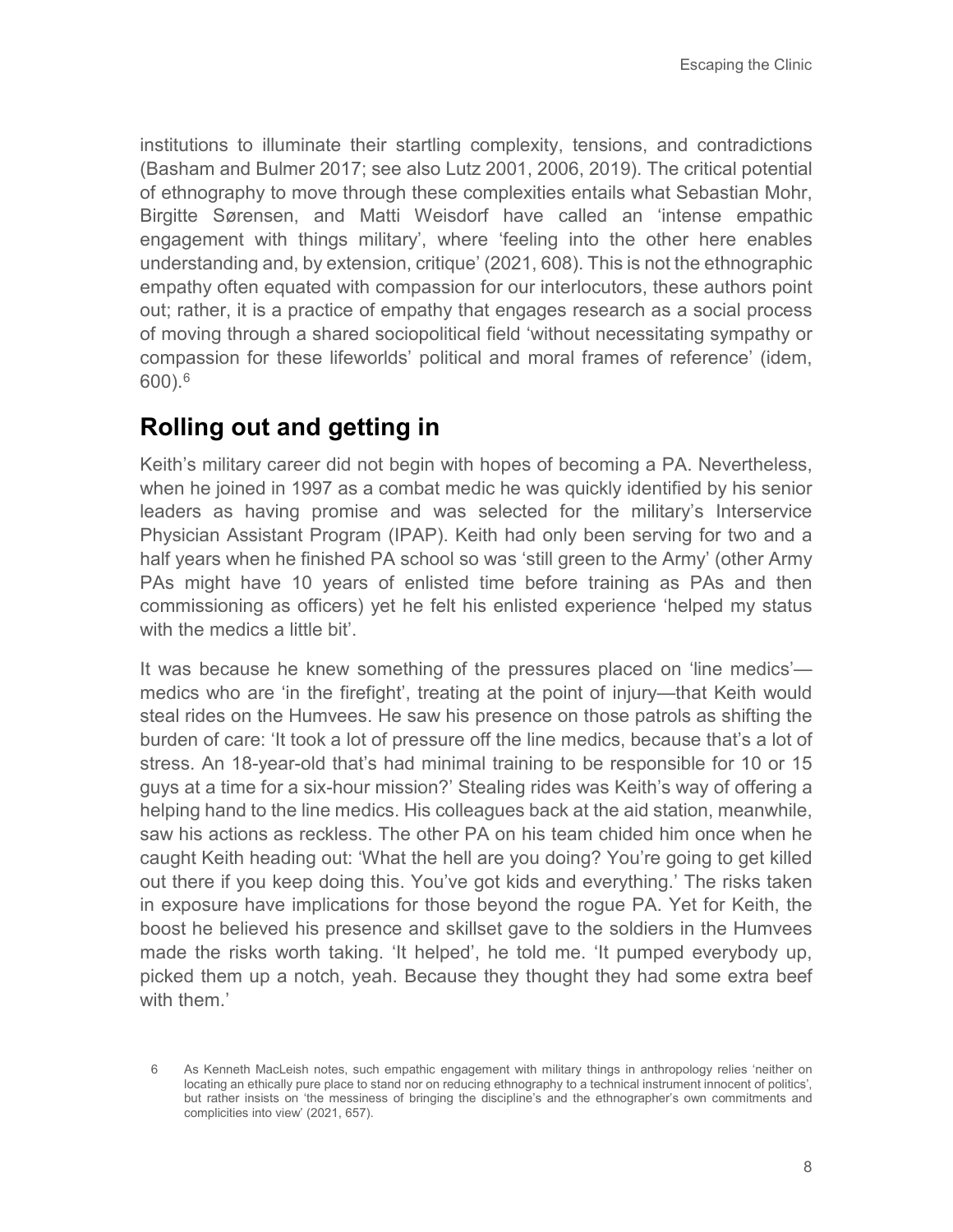There was also satisfaction in breaking the rules. Keith recounted to me the time he got himself on a convoy and the company commander who was with them radioed back to the ER doc at the camp to say they were bringing back a casualty. 'And the company commander, who's standing right next to me with the mic in his hand outside the Humvee, he said, "Oh, I've got Papa Alpha out here with me and we're about to roll up. He's going to get on it"', Keith told me, a smile breaking on his face. 'And then of course the ER doc back at the camp said, "Wait a minute now. You got the Papa Alpha out there on the street?" And he said, "Yes, he's standing right here."' With a laugh, Keith recalled, 'They about took me out on that one because I didn't tell anybody.' The power of provider exposure rests in how it overturns expectations of where the medical officer 'should' be and their proper domain and scope of practice. While providing the 'extra beef' of his trauma care skills, escape from the aid station also gave Keith an unparalleled high because of its myriad transgressions. It was 'the best psychological drug there is', he insisted. 'Better than Zoloft and Wellbutrin!'

Keith's escapes from the aid stations were arguably unorthodox, and deliberately so: while volunteering for missions to experience war off the installation was not unusual among the care providers I interviewed, stealing away on Humvees against orders was, and said a lot about Keith himself, who made it clear that he staked his reputation on being the maverick. Yet his account is broadly illustrative of the admixture of obligation, strategy, and pleasure in exposure that can motivate medical professionals to gain proximity to enlisted soldiers, and the tacit value many give to escaping (and descending from) the physical and symbolic ivory tower of their officer status. While in our conversation Keith rationalised his escapes by asserting first and foremost the trauma care support he provided to the medics—indeed, it was unlikely his escapes would have otherwise been tolerated, however reluctantly, by his superiors—it was also apparent that exposure as care was bound up with the thrills of escape and of being 'in combat'. In institutional contexts where the education, professional standing, and officer status of care providers like Keith can conflict with the physical labour, stoicism, and valour that are highly valued in the classed settings of military institutions, rolling out enacted multiple transgressions officially forbidden by his officer peers but unofficially esteemed by his soldiers.

Keith's case is particularly revealing because even before his escapes he was no stranger to the damages of war. While much of his time working at the aid station was spent tending to run-of-the-mill injury and illness, monotony was punctuated by mass casualty events. Keith described a night when one of their units was ambushed and they had 65 casualties—his first real experience with trauma, he told me. As a medic, he had seen trauma in the ER working under the docs, 'But as a PA', he said, 'you own it. That's yours. You're the guy responsible.' Even while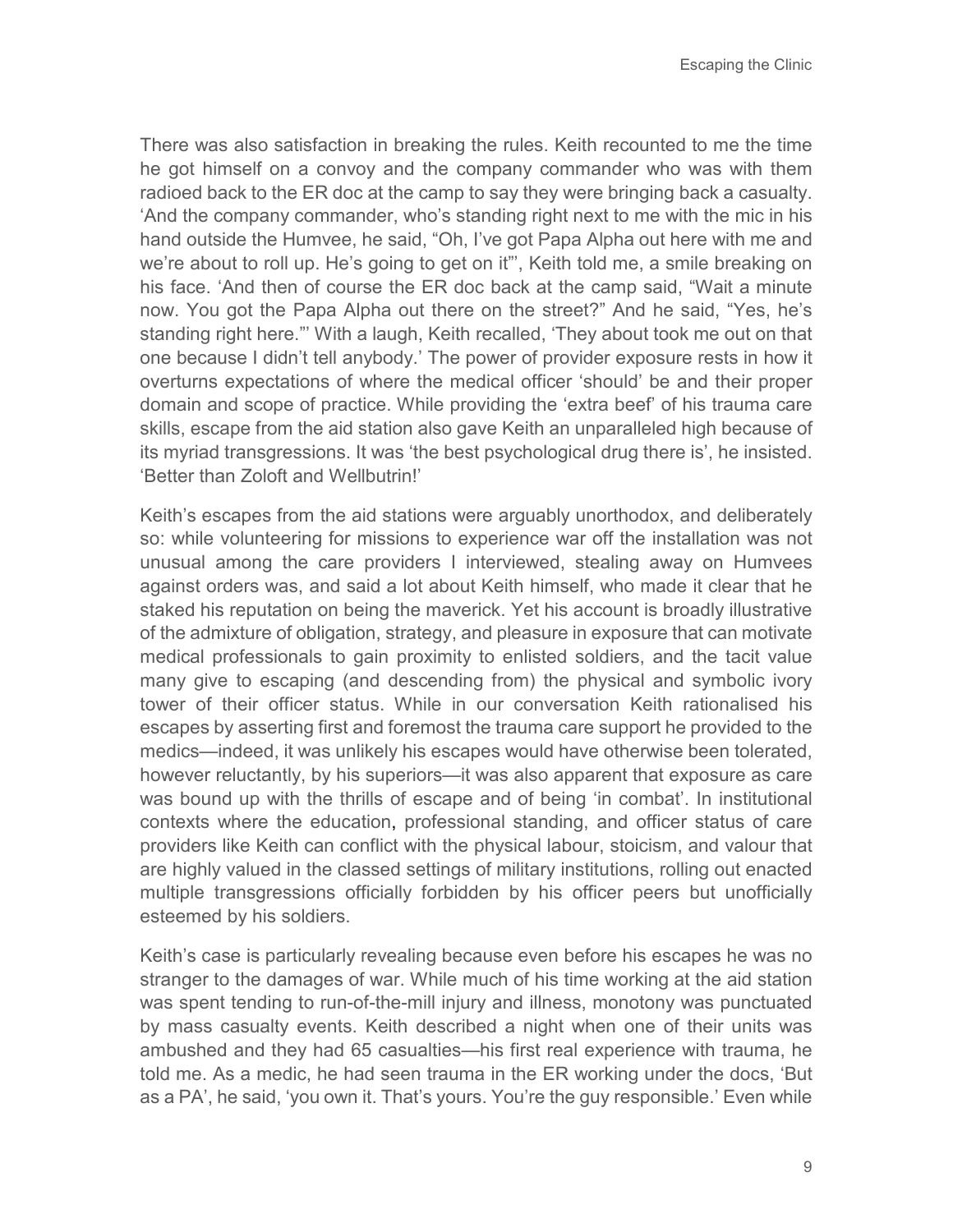faced with the effects of violence at the aid station, Keith longed to get closer still to violence's production: to get outside the wire.

The boundaries transgressed by escaping the aid station run deep. They are symbolic as much as they are spatial. As commissioned officers, military medical professionals like Keith take on the responsibility of caring for, managing, and leading soldiers; but they are also expected, at least theoretically, to learn and master tactical and combat skills, and thus be ready to serve as a soldier when and as needed. Yet for the majority who are based on fortified installations, medical professionals 'in the rear' are seen as relatively protected from risk in war's operations. Even as they may be intimate witness to its damages, they remain at a remove from the production of and subjection to violence that is the work of war for those like the tank armour guys Keith caught rides with. The ability of military personnel in so-called 'combat support' roles to rarely, if ever, leave the relative safety of built-up Forward Operating Bases (FOB), has generated a colourful lexicon of pejorative terms. 'Fobbit', a merging of 'FOB' and 'hobbit', is prominent among them and is meant to evoke the comforts-loving, peaceful homebodies of JRR Tolkien's novels. While FOBs can range widely in infrastructure, they are commonly provisioned with hot meals, hot water for showers and laundry, and recreational facilities, staging a culturally resonant divide between those who can remain 'inside the wire' and may be reluctant or afraid to leave the military base, and those who must go 'outside the wire'.[7](#page-9-0)

Going outside or 'crossing' the wire has had deep significance in the 'war on terror'. Conceived and experienced as a masculinised rite of passage (Irwin 2012), crossing the wire marks in spatial terms the proximity to violence and combat that confers gendered authority and legitimacy on military personnel (Millar and Tidy 2017; Tidy 2016), motivates the work of soldiering (Brænder 2016), and structures military desires for 'the real' (Pedersen 2017, 2019).<sup>[8](#page-9-1)</sup> For Keith, then, crossing the wire brought him closer to the valorised, masculinised work of armoured infantrymen and to violence as combat: exposure of a different order to witnessing war's damages at the aid station. His escapes suggest that exposure as a modality of care in war can braid together complex intentions and forms of agency, where Keith's felt obligation to enhance the trauma skills of the medics was inseparable from, and indeed amplified by, the personally and institutionally meaningful act of crossing the wire. Keith thus framed his escapes as twofold acts of care: they took

<span id="page-9-0"></span><sup>7</sup> David Abrams's ironic 2012 novel of the Iraq conflict, *Fobbit,* vividly portrays the stark divide between the strange normality of the air-conditioned, fast-food life on Iraq's FOBs and the brutality of war just yards away, while showing how the two worlds are deeply connected (Abrams 2012).

<span id="page-9-1"></span><sup>8</sup> This hegemonic masculinist imaginary of crossing the wire is widely apparent in military accounts and serves to establish the authority to speak about—and even against—war (Tidy 2016). It is also significant to the ways others in positions at the margins of military communities, like embedded journalists and researchers, approach and claim 'insider' status. Consider the titular significance of Anna Maria Cardinalli's *Crossing the Wire: One Woman's Journey into the Hidden Dangers of the Afghan War, based on her experiences working for the US Army as a social* science researcher (Cardinalli 2013).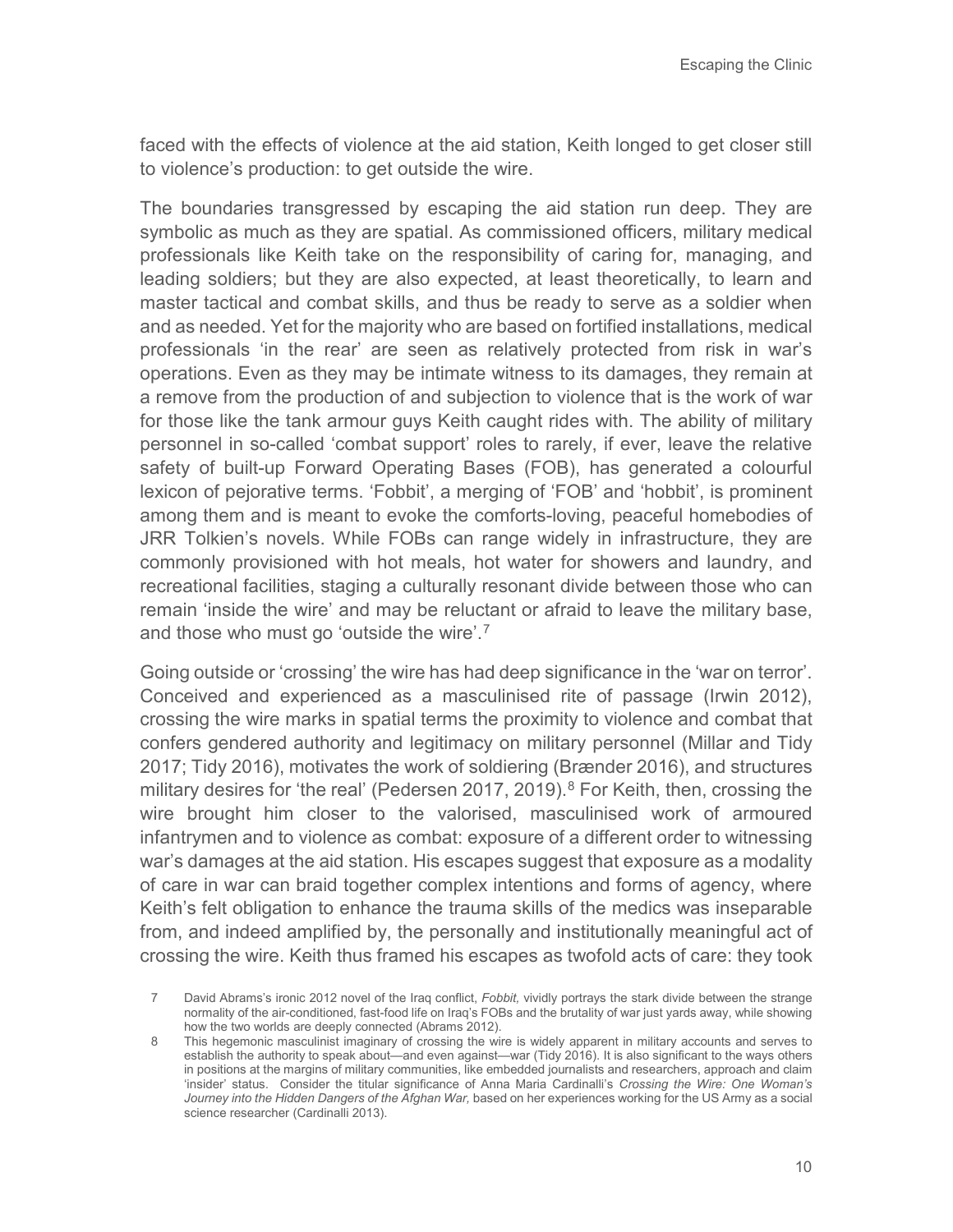his skills out of the aid station to amplify trauma care for the soldiers out on the streets, while showing these soldiers that he cared to put himself in harm's way 'alongside' them, granting him the authority of 'flesh-witnessing' in war in the process (Harari 2009).

Keith's escapes from the aid station offer a dramatic illustration of one form that exposure as care can take among military care providers. But exposure can carry different stakes and involve dynamics of varying risk and intensity in the work of care in war. Turning from the rogue missions of a maverick PA, in the next section I explore for comparative contrast an authorised strategy for extending the reach of care in the form of what military mental health professionals call 'the walkabout'. Whereas exposure for Keith meant stealing rides on Humvees, the walkabout typically enacts more subtle forms of exposure by providers who might never leave the base.

### **Exposure therapy**

Considered critical to the limited toolkit available to the deployed mental healthcare provider, 'the walkabout' has been touted by the military mental health community as a hallmark of frontline care (Hoyt 2020; Warner 2017). As its name suggests, the walkabout involves the walking about of providers within service members' everyday spaces in the course of their daily activities. Like fauna to be encountered and studied in their habitat, soldiers can thus be observed, as one retired Army psychologist phrases it, 'in their natural environment': 'in the motor pool, on guard towers, or while smoking cigars' (Hoyt 2020). In this way, the walkabout enables providers to monitor general troop morale and provide in situ para-therapeutic intervention to individuals and small groups. Conceived of as 'taking the treatment to the troops' (Moore and Reger 2006, 401) and a form of 'Help in Place' (Ogle et al. 2012, 1280), the walkabout quite literally brings the provider to the people, facilitating 'out-of-office casual contacts' intended to be 'less intimidating than a clinical setting' (Hung 2008, 39).

By one news account, the walkabout marks the 'new face of mental health' in the Army, where 'therapists don't wait for the patients to walk in; they go out to the battlefield to look for them' (Leung 2005). An army psychologist interviewed for the piece tells us, 'There's no credibility to sit back in a walled-off compound with concertina wire saying, "You know, let me tell you about combat stress". I have to bring the care to them, right, and I have to show willingness to go where they are' (Leung 2005). While going to where the soldiers are can, in fact, mean physically crossing the wire to reach them, for many other mental health professionals doing the work of the walkabout this crossing remains strictly metaphorical. As a means of getting close to soldiers, the walkabout more typically involves providers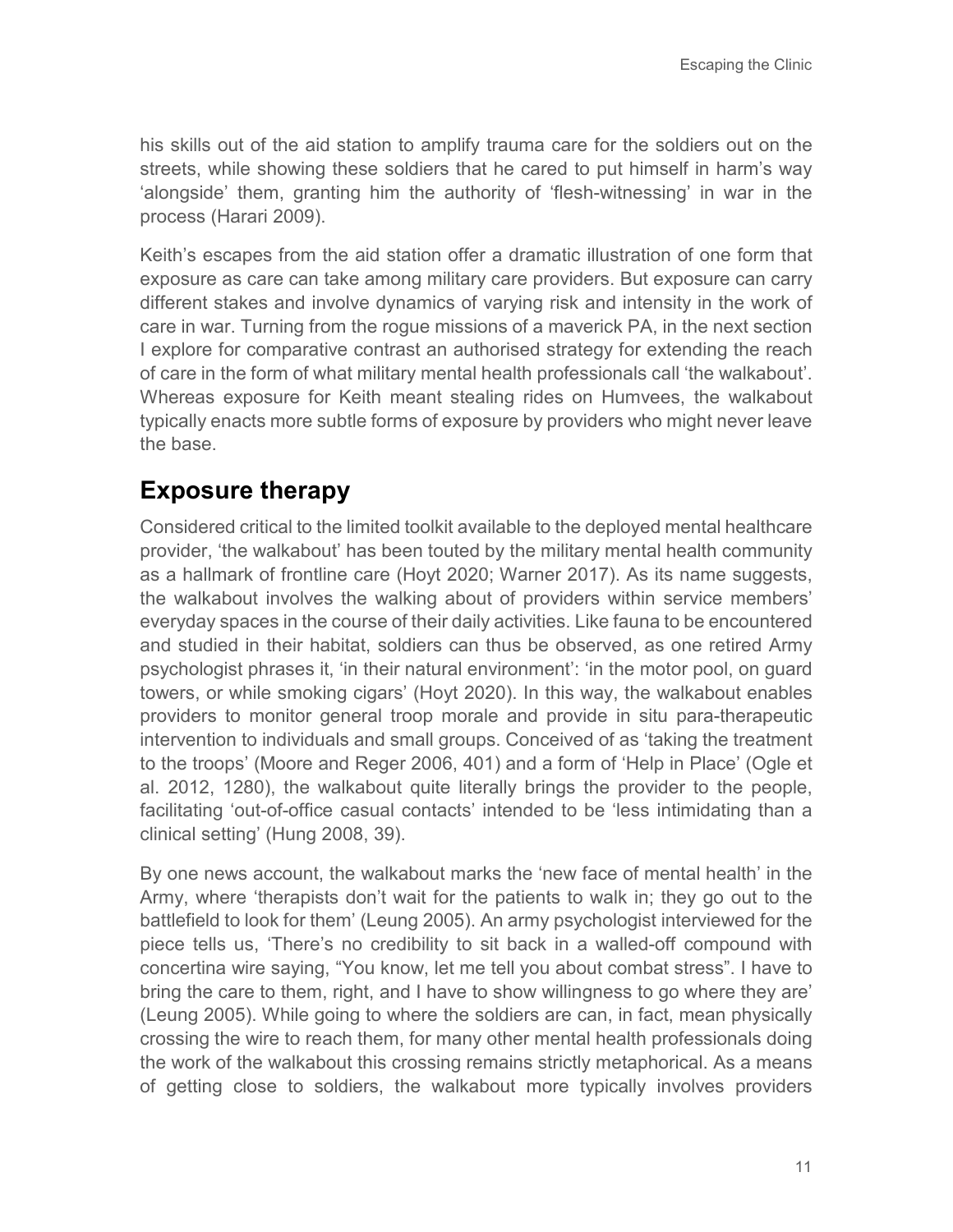circulating in the shared spaces of daily life within military installations. Mobility and presence enable providers to strike up casual conversations as an overture to care in ways that can 'appear as a normal conversation at places like the dining hall, recreation areas, living areas or even in transport' (Hung 2008, 39). As such, the walkabout responds to the army's concern that soldiers tend to be reluctant to seek out the formal services of clinic-based mental healthcare because of fear of being stigmatised. In contexts where soldiers' whereabouts and schedules are highly regimented and disappearing from work to attend appointments is quickly noticed by peers, these para-therapeutic encounters can be masked as everyday interaction, thus earning the walkabout the affectionate moniker of 'stealth mental health' (idem).

In its common guise as a sideline conversation at the motor pool or a check-in while lifting weights together at the gym, the walkabout enacts a form of exposure as care that is arguably far more subtle and of a different order of risk when compared with Keith's dramatic, adrenaline-filled escapes. Even then, providers on walkabouts perform their own kind of strategic vulnerability, one that is institutionally meaningful because of the spatial and symbolic transgressions and professional risk-taking that the walkabout enacts for the purpose of enhancing care. Hailed by the profession at large as an important strategy of preventative mental healthcare for the post-9/11 military (Hoyt 2020; Warner 2017, 93–94), the walkabout makes unambiguous demands on mental health professionals to expose themselves quite literally to their soldier-patients—to let go of the familiarity, structure, and security of the procedural formalities of the clinic and venture into the improvised interactions of everyday military life. For proponents of the walkabout, the physical availability of providers enhances access to care, but it is also the willingness shown by providers to be 'out there' with their soldiers that is equally, if not more, essential to establishing the soldier 'trust' they see as critical to that care.

Being seen is critical to being trusted. The British origins of the term 'walkabout' which refers to an informal stroll by public officials, namely royalty, to meet and greet the public—captures the capacity of this low-tech ambulation tool for both surveillance *and* optics: it is a way of both seeing and being seen. Positioned as key to the prevention activities that mental health personnel perform in deployment, a central goal of the walkabout is to assess the troops and 'to gather information on the current stressors, problems, morale, or the status of service members of their unit' (Hung 2008, 39). In light of concern for the stigmatisation of mental healthcare and efforts to normalise mental health issues by the post-9/11 US Army Medical Department (Kieran 2019), the walkabout is also significant because it makes the provider visible *to* the troops and thus 'gets members of the unit used to seeing and talking to behavioural health personnel' (Hoyt 2020). The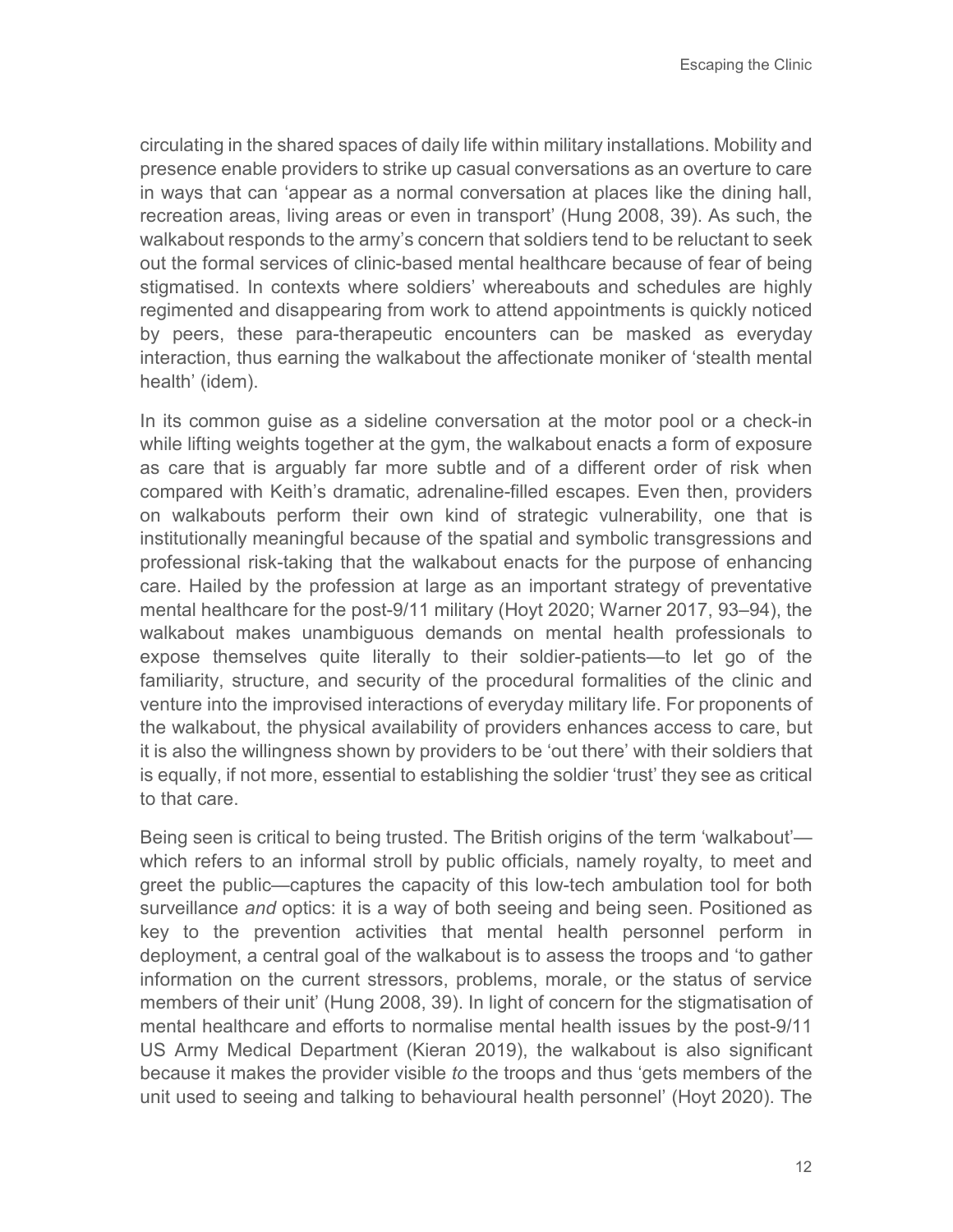walkabout thus appears as its own kind of exposure therapy, whereby soldiers are emotionally inoculated<sup>[9](#page-12-0)</sup> to the presence of mental health providers—and thus to the concern for mental health itself—in the everyday spaces and routines of military life.

Responsible for a large area of operation and several thousand troops during his deployment to Iraq, Captain Simpson told me about living out of his backpack for weeks at a time as he provided outreach visits to military installations ranging from large FOBs to small outposts. He described the walkabout as 'the single most valuable tool that I have in the toolkit' during deployment. 'Walkabouts is very simply going to where the soldiers are', Captain Simpson told me, 'whether it's in the motor pools or going to hang out at the gym with them and working out'. He emphasised the optics of being present and listening: 'We just sit there and talk. "Hey, how are things going? How's the food? How are you sleeping? What's good? What's bad? What can you control? What can't you?" So, really just, just being there.' He found this to be critical work to do among junior enlisted soldiers: 'They definitely appreciate that. Because it's rare. They just perceive this disconnect between the junior enlisted and senior leadership.' As in the British understanding of the walkabout, part of the power of the military walkabout rests in the act of officer 'royalty' descending among the ranks of everyday soldiers to listen to their concerns and potentially turn them into actionable recommendations. The walkabout mobilises the power of presence.

But while he touted the walkabout as a useful tool, Captain Simpson also suggested that these interactions don't always go as smoothly as providers would like to imagine. Describing a typical walkabout scenario, he set the scene for me. A provider might head into the dining facility one morning for breakfast, for example, and target an infantry fireteam that has just come back in from a night mission, usually easy to spot as the haggard, unslept, and unwashed. 'You go find your folks out at one of the chow halls and then sit down, "Hey guys, can I sit down?"' 'Then everyone gets all quiet', he adds, in response to which I can't help but burst out in laughter. Captain Simpson's serious demeanour breaks for a moment; he, too, is smiling, obviously in on this subtle crack in the clinician's narrative that is also a crack at his own field. While the Captain eagerly identifies 'the guys' and joins them, there is no mutual recognition here: he is not one of their own.

Exposure involves not only vulnerabilities on the part of the provider, but also imposes the presence of the provider on others. Captain Simpson momentarily surfaced the relational and subtle gendered dynamics of the walkabout as 'forced'

<span id="page-12-0"></span><sup>9 &#</sup>x27;Emotional inoculation' in psychology specifically refers to the rehearsal of anxiety-producing experiences in order to alter the individual's responsiveness to them.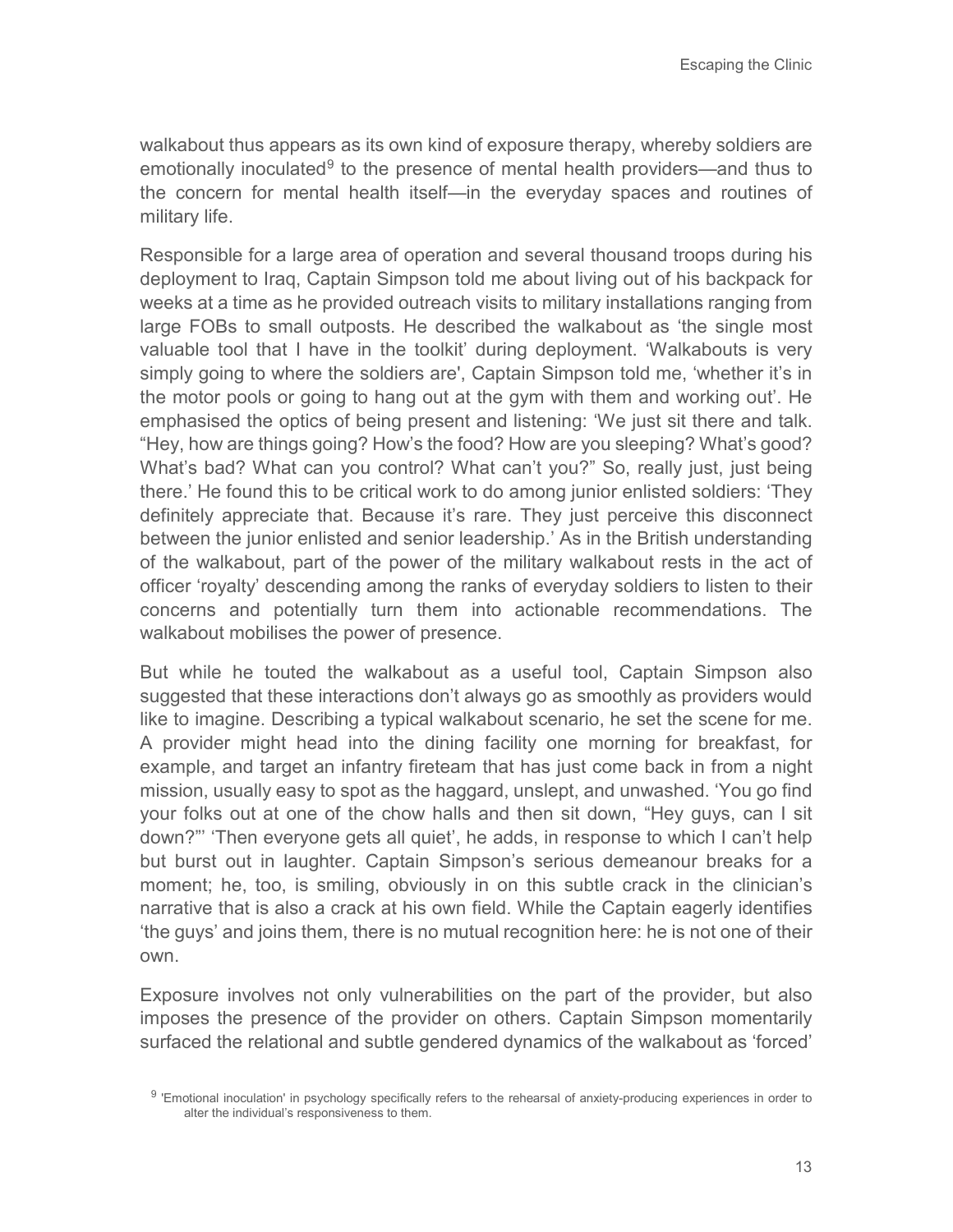encounter, including the presumptive intimacy and awkward interactions it can sometimes produce—of finding one's infantry guys and sitting down with them, only to be shunned. It also suggests that as stealthy as 'stealth mental health' is envisioned to be, *who* the mental health professionals are as well as their tactics are often known to most people if not everyone living on encapsulated military installations. If walkabouts are meant to dispel stigma and increase accessibility, Captain Simpson's comment also suggests that exposure can throw up subtle resistances, since stigma sticks to providers in their circulation out of the clinic and into the chow halls.

#### **Off to see the Wizard**

As made apparent by Captain Simpson's bemused observation of the dampening effect that the military psychologist can have on breakfast conversation, the military mental healthcare community is acutely aware of its own stigmatisation. Professional anxieties concerning stigma and acceptance (which have been key to driving mental health professionals out of the clinic in the post-9/11 military) shape the relational dynamics of exposure. The wide circulation of mental health professionals within and across installations emerged as a key strategy in the army's approach to combat and operational stress in Iraq and Afghanistan, where limited staff must cover wide areas of operation; but it is also expressly positioned as a strategy for professional identity remaking.

The effort to bring psychologists out of the clinic and among their soldiers must be understood in light of long-standing ambivalence toward military mental health. This ambivalence is rooted in part in the pervasive feminisation of mental health issues as 'weakness', and the perception of mental healthcare as contrary to strong, self-reliant 'real men' who can tough out any problem in the military (Dickstein et al. 2010, 227). Thus, alongside differences in education, professional status, and military class, military mental healthcare providers confront normatively gendered ideas of care quite specific to their professions when they venture into soldiers' territory—when they presume, as Captain Simpson did, that they can chummily sit down to a meal with infantry soldiers after a night-time mission.

Ambivalence toward mental health professionals is also shaped by the nature of the administrative power they wield. Every branch of the military has its own creative monikers for military psychiatrists and psychologists, though one common across all branches of service is the largely derisive 'Wizard,' whose military use dates at least as far back as the Vietnam War (Bey 2006). The term refers to the titular character from *The Wizard of Oz*, a classic American film based on the children's novel by L. Frank Baum (1900). In the military, being sent to or seeking out mental healthcare means going 'off to see the Wizard', a process seen as stigmatising and potentially career-ending since the Wizard has the power to make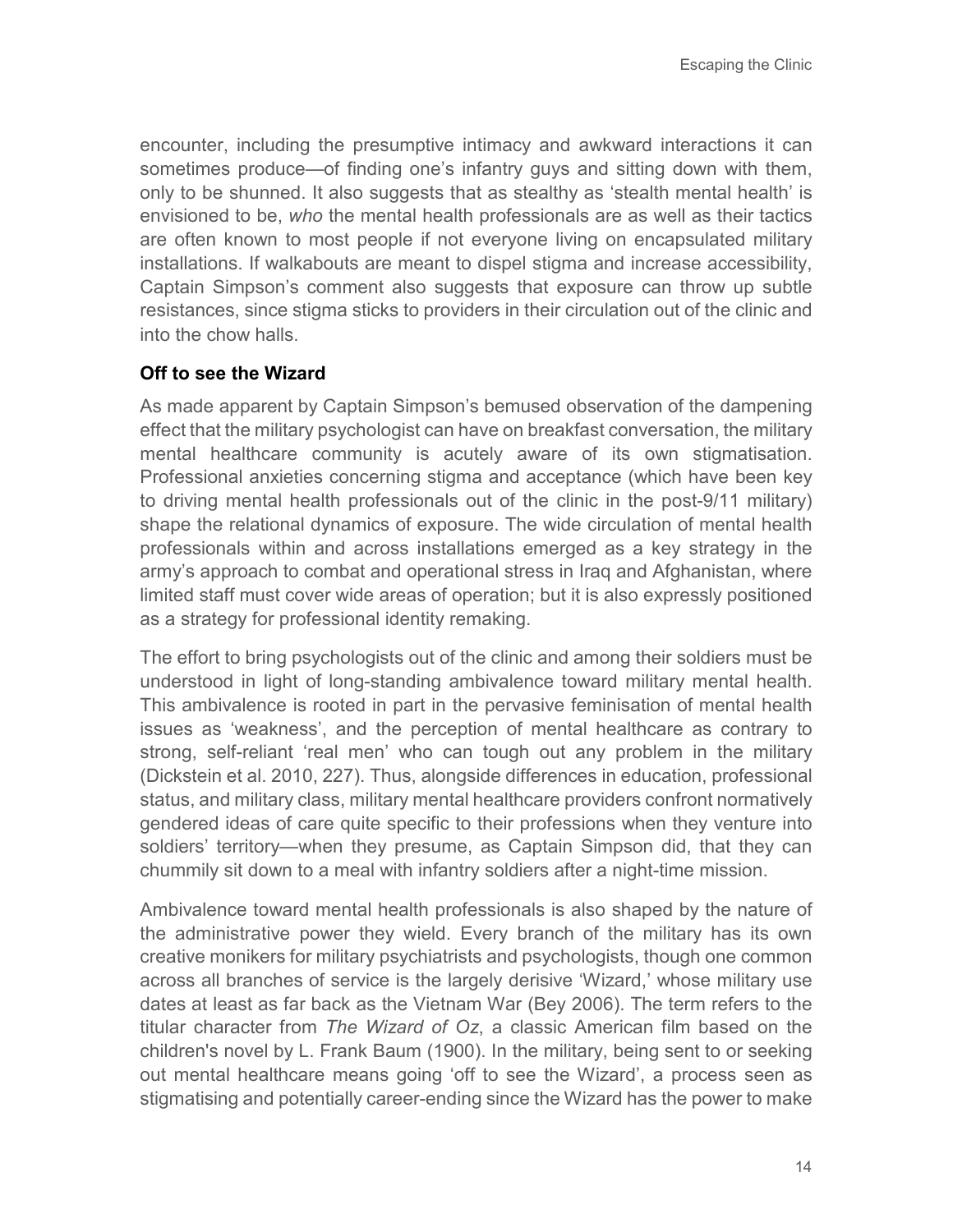the soldier 'disappear' from their unit and send them home. Rumoured to be great and powerful in the story, the Wizard of Oz turns out to be nothing more than a charlatan operating from behind a curtain—a further unflattering commentary on the authority of military mental health professionals. The walkabout is thus a way of bringing treatment to the troops as much as it is a response to institutional and professional histories of stigma and distance. Exposure signals a 'new' visibility of military psychologists that begins with coming out from behind the curtain.

In a collection of autobiographical accounts written by US military psychiatrists and psychologists deployed in the wars in Iraq and Afghanistan, one Navy psychologist describes how stigma in the patient–provider encounter cuts both ways: 'Anyone who sees mental health (providers) is weak or trying to get home, and mental health providers are weird little wizards who sit in their caves before popping up to make someone disappear' (Ritchie, Warner, and McLay 2017, 209). But he also faults psychologists themselves for perpetuating these misperceptions, since leadership and the enlisted alike are bound to distrust psychologists 'if you hide in your office all day long' (ibid). Casual conversations outside the clinic were key, he explains, for showing that 'The service members who talked to me weren't tainted or sent home. They had just had a conversation' (ibid). With some selfconsciousness, he goes on to reflect, 'I like to think that I seemed a little less weird, or at least less mysterious, when people had seen me a few times' (ibid).

Personal and professional desires for exposure as care drive providers out of the clinic to bring them closer to soldiers. Proximity to soldiering is valued by providers because it can make possible care interactions of new potential that may not be possible in the clinic—interactions that can call for extemporisation, flexibility, and resourcefulness. When they leave behind the structure, routine, and procedural formalities of the clinic, providers must navigate thresholds of practice as well as limits to the reach of care, issues I explore in the next section.

#### **Thresholds and the limits to reach**

There are limits to the mobility of care and thresholds that must be negotiated even when proximity is achieved: when a soldier opens up about family issues at home to the psychologist over lunch, or when the PA manages to hitch a ride without being caught. For instance, in an institutional context where documentation of the state of one's physical or mental health can have significant implications for whether a soldier is deemed capable of performing their duties as defined by military standards, walkabouts raise questions for both soldiers and providers about what requires documentation and follow-up and what might be left as a oneoff contact. Thresholds for disclosure and documentation can also shift in relation to operational context, the intensity of proximity, and infrastructural constraints.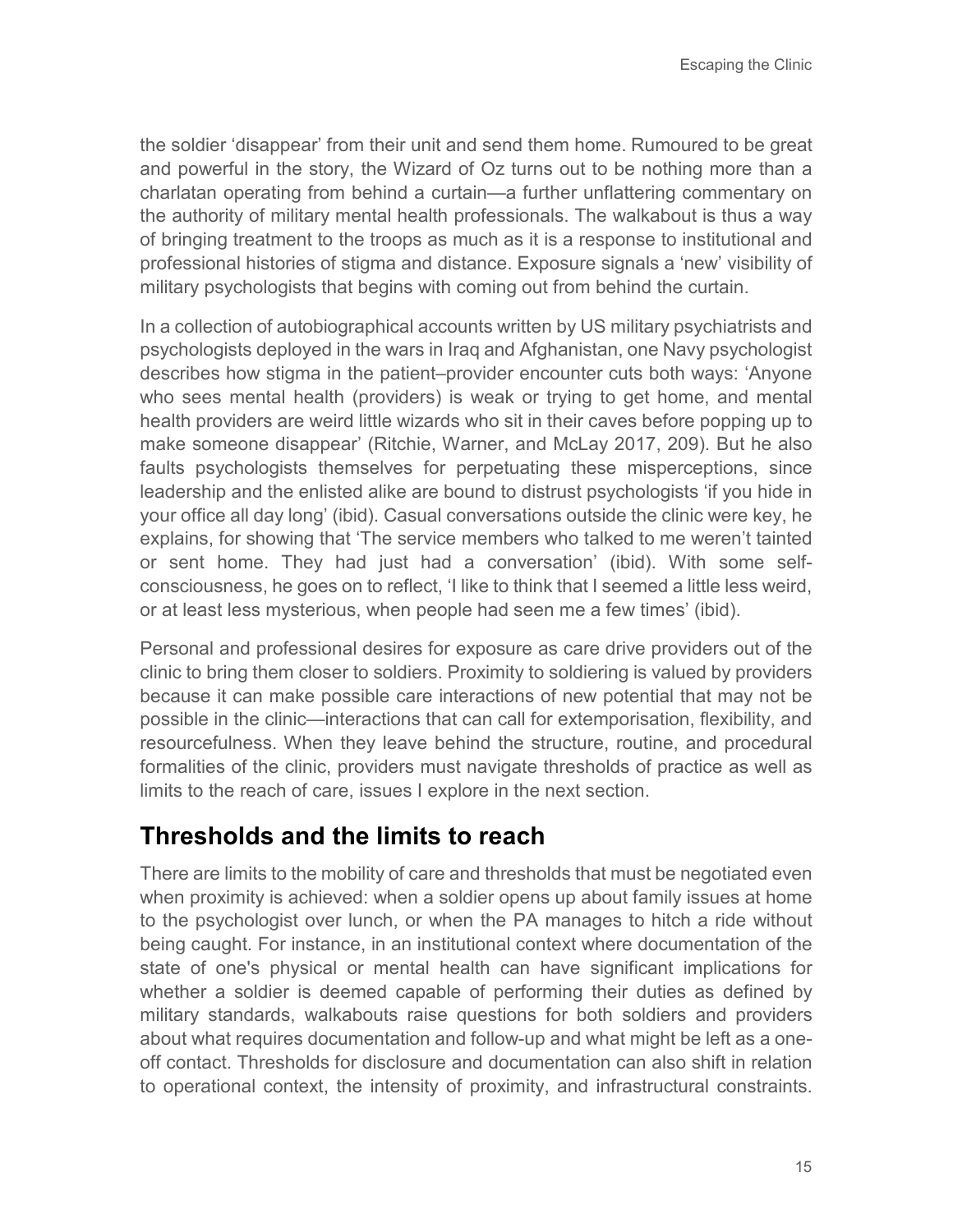Providers, military command, and soldiers alike continually assess what constitutes bearable risk in relation to mental health in deployed settings, where safety and vulnerability are dynamic, and where concern for the threat of suicidal or homicidal soldiers commands a significant place in military institutional response (Chua 2020a, 2020b).

The walkabout is intended to respond to widespread concern among military personnel that formal mental health encounters will lead to the initiation of a medical profile that will limit duty or compromise one's career. Unlike in a clinic appointment, detailed records of walkabout encounters are generally not kept (Reger and Moore 2007, 171). Psychiatric nurse practitioner Major Rivera told me that while on walkabouts she often left her laptop in her office to avoid suggesting the formality of the clinic, a strategy common among the other providers I spoke with. Not unlike the anthropologist who leaves the audio recorder at home, mental healthcare providers free themselves of the trappings of the clinic to open up new kinds of interaction with soldiers and thus facilitate the objectives of the walkabout. Informality, in this sense, was critical to professionalism.

Even then, providers told me the recourse to documentation is always in the backdrop. Navigating the line of what rises to the level of requiring follow-up care or documentation can be complicated. Major Rivera described to me her thought process: 'Being a provider is dynamic in the deployed setting', she said. 'So what do you choose to document, right? And at what point do you cross the threshold of treatment?' Turning to a familiar scenario from her work on walkabouts, she noted, 'Because arguably, if I sit down and I talk with someone for an hour over lunch, I mean, there may be a period where I cross into where some of this is more therapy than just friendly conversation. But am I going back into my office and find that person's record and check it? Probably not. But it all depends.' The decision of whether or not to follow up on a walkabout involves the provider taking into consideration many factors and the balance among them. A provider may consider clinical questions like whether the soldier would benefit from additional counselling or medication; practical questions of whether the soldier would have access to follow-up care at their installation or through teletherapy; and operational and administrative questions about possible impacts on the soldier's ability to do their job. Mental healthcare providers are also vital to the risk management of soldiers who present with homicidal or suicidal thoughts or behaviours. Having more information about whether a soldier has received a diagnosis or has a history of mental and behavioural health treatment can help providers discern if further follow-up or communication with military command is necessary. Navigating the threshold for follow-up highlights the many dynamic considerations providers must hold together, even in the 'low-stakes' encounter of the walkabout.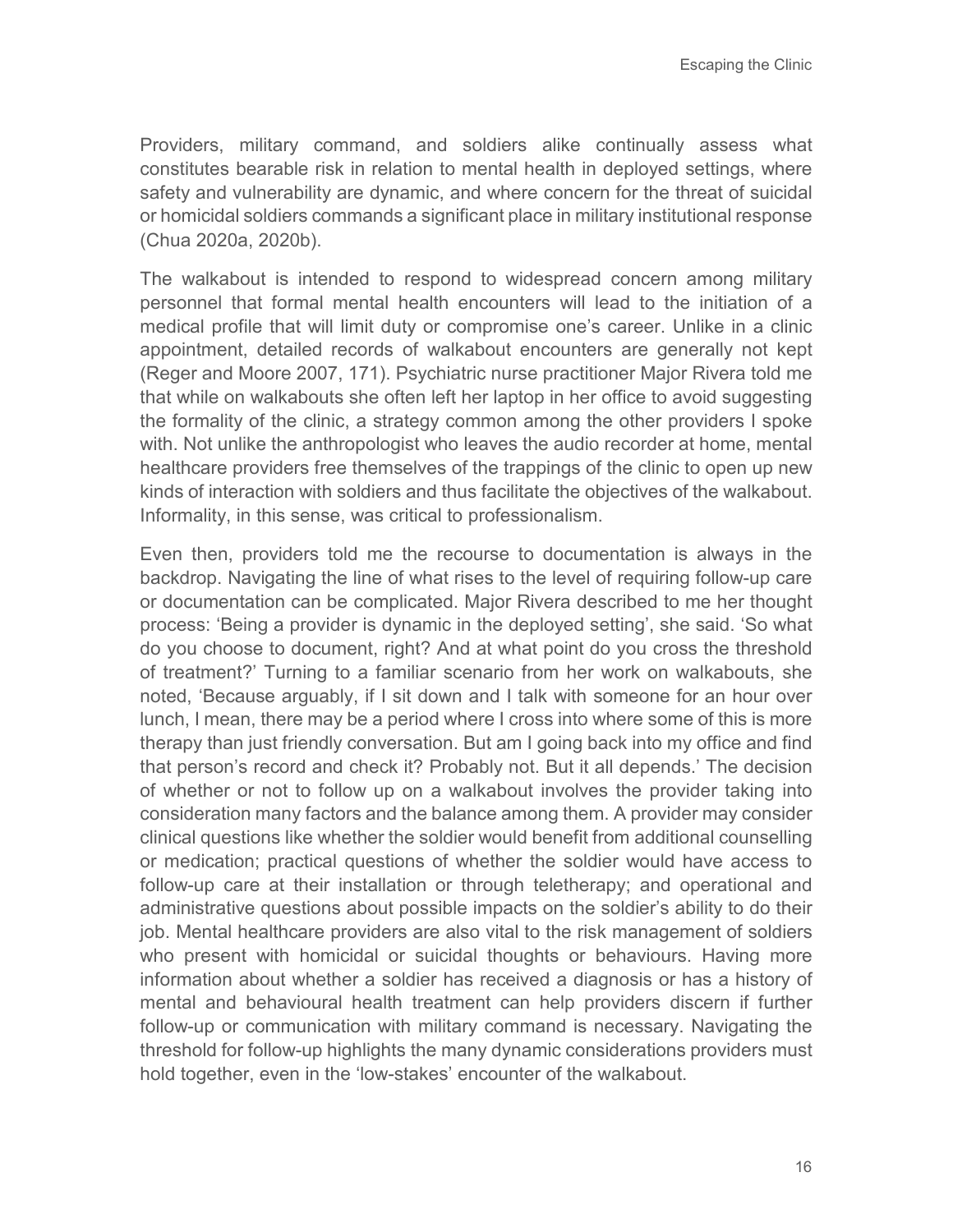The complexities of pinning down where 'just friendly conversation' crosses into therapy suggests that, while the walkabout informalises the therapeutic encounter under the sign of casual concern, its boundaries can be slippery. Major Rivera's open-ended 'it all depends' also suggests that the walkabout retains within it the possibility of formal intervention. Whether it is because a soldier reaches out because of problems at home or has been targeted as a 'problem child' in the eyes of leadership, the walkabout means to put soldiers at ease to allow them to talk. Yet, it is not untethered to the clinic. Because soldier health and welfare are tied to performance, the walkabout can bring about the 'mix of choice and coercion' (Edmonds 2016, 291) and even mandated care that often characterise the therapeutic trajectory of military individuals. The walkabout's unbuttoned informality is its prized asset; yet the walkabout is just a few steps removed from the administrative and disciplinary mechanisms of the clinic itself. While the provider must be freed of the clinic to circulate among her soldiers, the soldier may not have the same agency to walk away from the walkabout.

Mobility also presents its own technical challenges. As they circulate across wide areas, conducting visits at multiple installations and with different units for weeks, even months, at a time, providers quickly learn what essentials they need to travel and live light. The expansive and fractal nature of their mobility—of ambulation among soldiers within circulation across bases—can also make the formal tracking of encounters challenging. Major Rivera explained that her and her colleagues' threshold for documentation could depend on the whims of internet connectivity across installations and on any given day. Even if one returns from a walkabout with the intention of following up, accessing patient records to read up on a soldier's medical history or to document the encounter could be unpredictable given glitchy connections. This thus challenges providers to discern the most pressing cases on which to follow up when they do come into improved internet access, which might only be at another installation days later. While the walkabout expands the spatial reach of circulating providers, the technological reach required for future care does not always follow in lockstep.

Like the tire that blows on a Land Cruiser, bringing mobility of humanitarian medical aid to an abrupt halt (Redfield 2013, 69–71), provider care can meet hard limits in the material and operational settings of counterinsurgency. Whereas for mental healthcare providers these limits can surface at the whim of an unreliable internet connection, for Keith these limits were quite literally defined by the unyielding metal sides of the Humvee. Describing what it was like trying to provide trauma care in the back of a side-armoured Humvee—at that early stage of the Iraq war, they didn't yet have tanks—Keith conceded that even though his skills contributed far greater expertise than the medics could provide if he were not there, he was limited in the trauma care that he could provide out in the streets. 'I lose a lot of my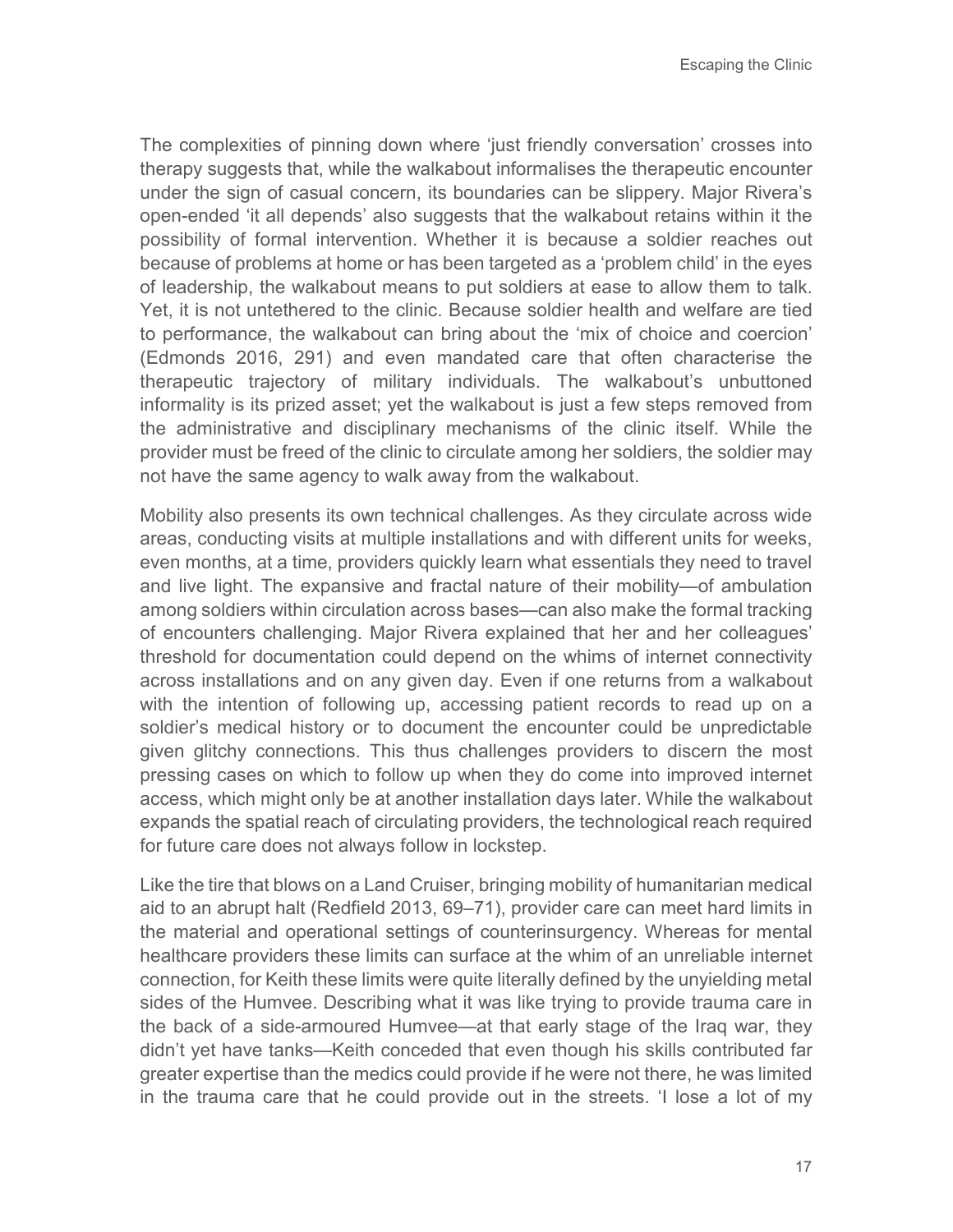capability by doing that. Me out in the street without all my equipment, you know? I'm kind of limited. And being in the street, and combat, and bombs, and just trying to move somebody in a Humvee, it's like a little steel compartment, you know? There's no room in those things', he said. 'So, you get a casualty, now what are you going to do? Where are you going to put them?' For Keith, who was accustomed to practicing trauma care and doing it well in the carefully laid out and well-equipped space of the trauma bay, and in coordination with a medical team he had come to work with instinctively, rolling out involved a steep trade-off: 'I've got the extra skill sets but try rolling 60 miles an hour with some dude with multiple traumas, you know?'

Even then, Keith insisted that, like a kind of talisman, his mere presence on those missions conjured feelings of added protection. 'It definitely helped the nonmedical guys, the combat guys', he told me. 'They were like, "Oh, we got the PA rolling with us, man!" They thought they were good.' In insisting on the belief of his soldier hosts, Keith described a 'magical situation' where the distinction between medicine and magic blurred (Lévi-Strauss 1963; Rivers 1924). Stealing rides was less an imposition of healing than a consensual and relational phenomenon where the efficacy of Keith's curative powers required the belief and faith of the group (Lévi-Strauss 1963). Against the hard limits of the reach of care, this magical thinking— 'they thought they were good'—was only sustainable, Keith said, because the combat guys were ignorant of his diminished capabilities. 'We're talking like just tank armour guys', he told me. 'Those guys, they're probably not the brightest guys as far as realising that.' Keith's comments about the 'dumb' faith of the combat guys he hopped on patrols with reveal the importance of status and privilege in acts of exposure: while the PA's rogue missions brought his trauma care skills to the medics on the Humvees, with Keith believing to an extent in the efficacy of his techniques, it was the magical 'trick' of his officer status and the symbolic as much as the technical attributes of his amped up medical go-bag that accorded him healing power outside the wire. Not unlike the case of the sorcerer who 'fabulates' a shared reality with patient and audience (Lévi-Strauss 1963), in those stolen rides Keith mobilised social consensus among the enlisted and their faith in his status as an officer and medical professional, in a manner that projected and reproduced the social universe of military institutions—all within the cramped steel compartment of a Humvee.

#### **Care at war**

The forms of exposure explored here illuminate entanglements between care and the work of war. Care at war not only mends the injured and restores the wounded, often back to the same battlefield (Chua 2018); it also enlists and takes on the masculinist ideals and hegemonic values of war-making itself (MacLeish 2020;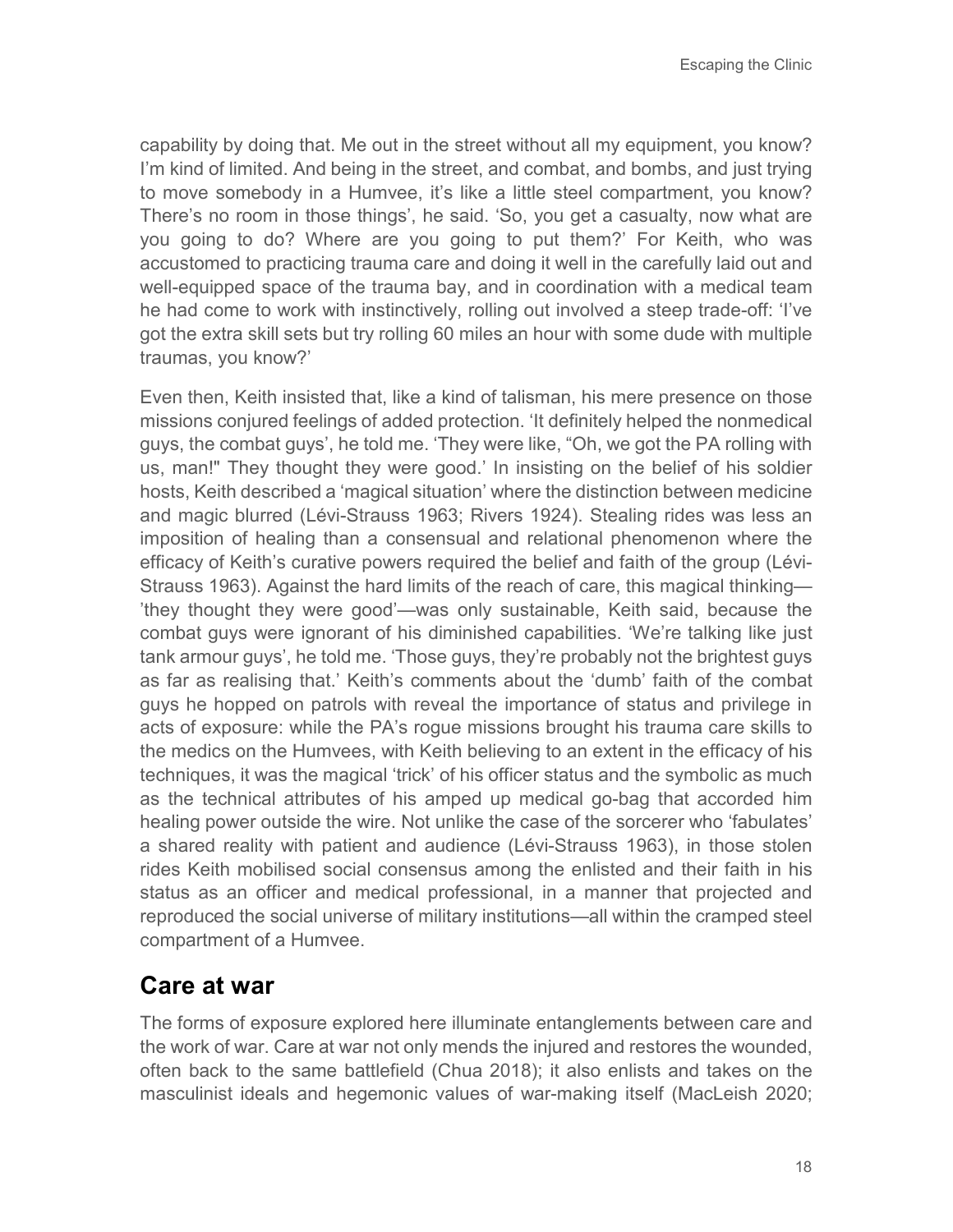Terry 2017; Varma 2020). Proximity to the work of soldiering and martial violence confers legitimacy on military experience (Pedersen 2017; Tidy 2016) and care is no exception to this. By getting to and getting in with their soldiers, non-combat military medical professionals aim to expand the physical reach of their care beyond the clinic; they also seek to legitimate themselves *as* soldiers*.* Proximity to soldiers imparts value to the care that providers give, demonstrating their willingness to walk a mile in their soldiers' boots and know them on their own terms. Provider exposure in turn fortifies the hegemony of soldiering *through* medicine, where medicine further valorises the figure of the soldier and intimacy with martial violence as its desired objects.

Forms of exposure *as* care can involve different stakes and dynamics of risktaking, and often blend professional and personal motivations in the desire for intimacy with soldiering. They can also involve deep ambivalence: medical professionals desire closeness while maintaining recourse to distance. They seek to get close to and know their soldiers; yet the very privileges and hierarchical distance that they enjoy as officers are what allow them to instrumentalise exposure as care, strategic practice, and professional opportunity. For mental health professionals in particular, their 'outsider' status may sometimes facilitate the ability of soldiers to confide in them, to tell them what can be difficult or impossible to tell fellow 'insiders'. Exposure also retains within it an always-present power differential. Casual conversations in the motor pool can lead to mandated care in the clinic; infantry soldiers perceive added protection because Papa Alpha is there to help save lives, but they must also now save his.

The movement of military medical professionals out of clinics, hospitals, and aid stations also speaks to work on the spatiality and mobility of medical care and the ambiguous boundaries between the milieu of the clinic and its 'outside' (e.g., Garcia 2010; Raikhel 2016; Redfield 2008, 2013; Solomon 2020; Varma 2020). Providers' strategic exercises in exposure expand their sphere of influence and action, casting the reach of the clinic across the landscape of war's production and the hierarchies of military life. It is improvised in the unforgiving steel compartment of a Humvee by the maverick PA; it is disavowed in the unbuttoned casualness of the walkabout yet remains at a short remove in the possibility of follow-up. The clinic is elsewhere; but it is also everywhere. Exposure suggests that for military care providers, war is the clinic, and the clinic is war.

# **Acknowledgements**

The research presented in this article was funded by the National Science Foundation (BCS-1851014) and the Wenner-Gren Foundation (Project No. 9588).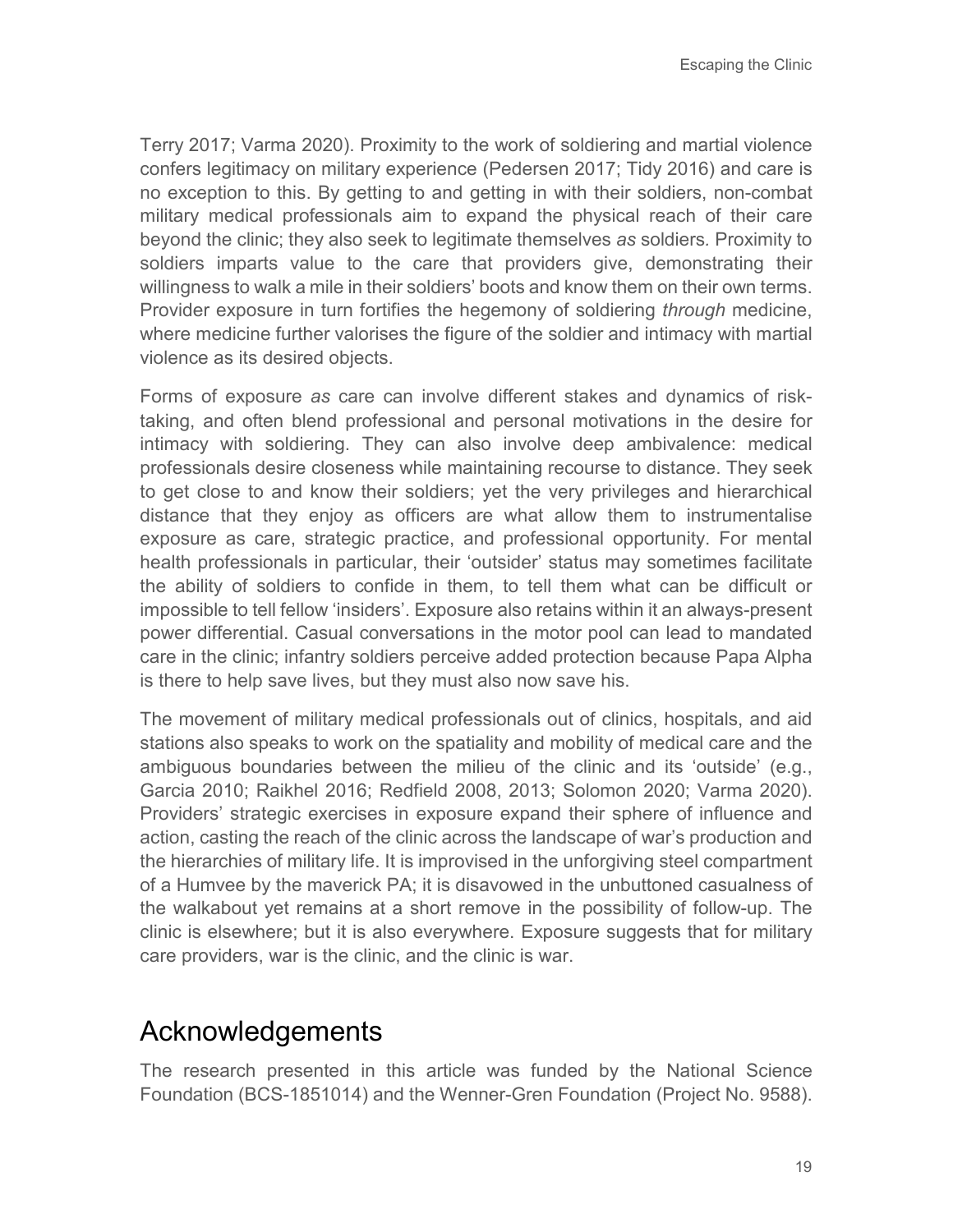Prior to fieldwork, I obtained ethical clearance from the Office of Human Research Ethics at the University of North Carolina at Chapel Hill (IRB Study #16-3276). The IRB-approved study was also reviewed by the Human Protections Office at Womack Army Medical Center, Fort Bragg, North Carolina. I am, first and foremost, deeply grateful to my interlocutors for generously sharing their time, experience, and knowledge. My thanks, as always, to Dörte Bemme, Mara Buchbinder, Nadia El-Shaarawi, Harris Solomon, and Saiba Varma for thinking through the main arguments with me and commenting on earlier drafts. Thank you to Courtney Canter, Ashlyn Clark, Charles Howe, Robert Meeker, Lauren Nareau, and Sarah Rae Weinstein for their careful research assistance, and to the generous and insightful comments of Lotte Buch Segal of the *MAT* editorial collective and the anonymous reviewers.

# About the author

*Jocelyn Lim Chua* is an Associate Professor of Anthropology at the University of North Carolina at Chapel Hill. She engages the role of mental health sciences and therapies in reshaping how people live and live with one another. She is the author of *In Pursuit of the Good Life: Aspiration and Suicide in Globalizing South India*  (University of California Press, 2014). Her current book project examines the assimilation and lived effects of psychopharmaceutical use in the material, operational, and tactical settings of the 'war on terror'.

# References

Abrams, David. 2012. *Fobbit: A Novel.* New York, NY: Black Cat.

- Aulino, Felicity. 2019. *Rituals of Care: Karmic Politics in an Aging Thailand.* Ithaca, NY: Cornell University Press.
- Basham, Victoria, and Sarah Bulmer. 2017. 'Critical Military Studies as Method: An Approach to Studying Gender and the Military'. In *The Palgrave International Handbook of Gender and the Military*, edited by Rachel Woodward and Claire Duncanson, 59–71. London: Palgrave Macmillan.

Baum, L. Frank. 1900. *The Wonderful Wizard of Oz.* Chicago, IL: George M. Hill Company.

- Bey, Douglas. 2006. *Wizard 6: A Combat Psychiatrist in Vietnam*. College Station, TX: Texas A&M University Press.
- Bickford, Andrew. 2011. *Fallen Elites: The Military Other in Post-Unification Germany*. Stanford, CA: Stanford University Press.
- Brænder, Morten. 2016. 'Adrenalin Junkies: Why Soldiers Return from War Wanting More'. *Armed Forces & Society* 42 (1): 3–25. [https://doi.org/10.1177/0095327X15569296.](https://doi.org/10.1177/0095327X15569296)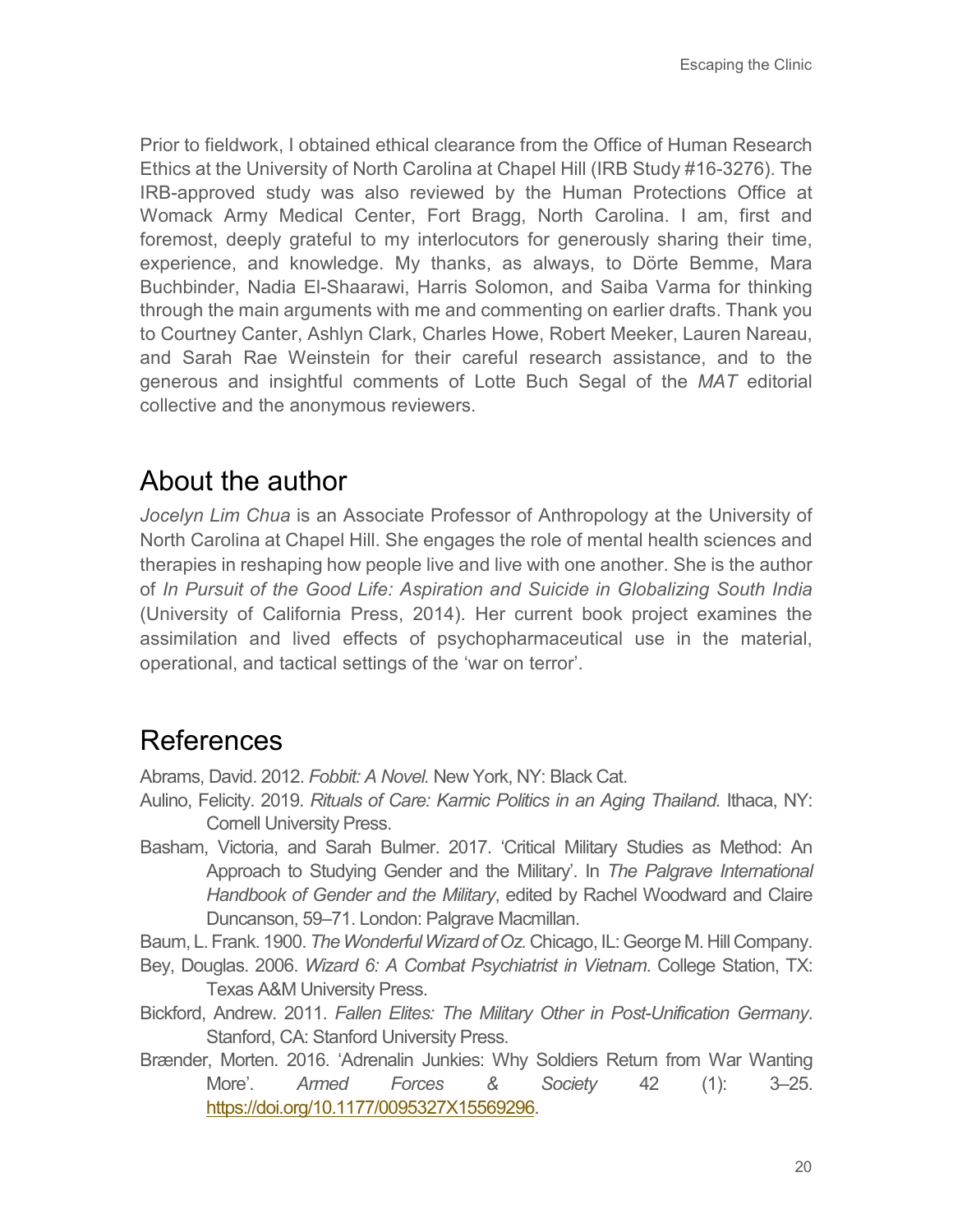- Buch, Elana D. 2015. 'Anthropology of Aging and Care'. *Annual Review of Anthropology*  44: 277–93[. https://doi.org/10.1146/annurev-anthro-102214-014254.](https://doi.org/10.1146/annurev-anthro-102214-014254)
- Cardinalli, AnnaMaria. 2013. *Crossing the Wire: One Woman's Journey into the Hidden Dangers of the Afghan War.* New York, NY: Open Road Integrated Media.
- Chisholm, Amanda, and Joanna Tidy. 2017. 'Beyond the Hegemonic in the Study of Militaries, Masculinities, and War'. *Critical Military Studies* 3 (2): 99–102. [https://doi.org/10.1080/23337486.2017.1328182.](https://doi.org/10.1080/23337486.2017.1328182)
- Chua, Jocelyn. 2018. 'Fog of War: Psychopharmaceutical "Side Effects" and the United States Military'. *Medical Anthropology* 37 (1): 17–31. [https://doi.org/10.1080/01459740.2016.1235571.](https://doi.org/10.1080/01459740.2016.1235571)
- Chua, Jocelyn. 2020a. 'Buddy Watch: Care and Constraint Under the Watchful Eye of Military Suicide Risk Management in War'. *Ethos* 48 (3): 317–35. [https://doi.org/10.1111/etho.12281.](https://doi.org/10.1111/etho.12281)
- Chua, Jocelyn. 2020b. 'Medication by Proxy: The Devolution of Psychiatric Power and Shared Accountability to Psychopharmaceutical Use Among Soldiers in America's Post-9/11 Wars'. *Culture, Medicine, and Psychiatry* 44: 565–85. [https://doi.org/10.1007/s11013-020-09673-7.](https://doi.org/10.1007/s11013-020-09673-7)
- Council on Foreign Relations. 2020. 'Demographics of the U.S. Military'. July 13, 2020. [https://www.cfr.org/backgrounder/demographics-us-military.](https://www.cfr.org/backgrounder/demographics-us-military)
- De Rond, Mark. 2017. *Doctors at War: Life and Death in a Field Hospital*. Ithaca, NY: Cornell University Press.
- Dewachi, Omar. 2017. *Ungovernable Life: Mandatory Medicine and Statecraft in Iraq.* Stanford, CA: Stanford University Press.
- Dickstein, Benjamin D., Dawne S. Vogt, Sonia Handa, and Brett T. Litz. 2010. 'Targeting Self-Stigma in Returning Military Personnel and Veterans: A Review of Intervention Strategies'. *Military Psychology* 22 (2): 224–36. [https://doi.org/10.1080/08995600903417399.](https://doi.org/10.1080/08995600903417399)
- Edmonds, Alexander. 2016. 'Does Sgt Pearson Have PTSD?' *In The Routledge Handbook of Medical Anthropology*, edited by Lenore Manderson, Elizabeth Cartwright, and Anita Hardon, 290–93. New York, NY: Routledge.
- Finley, Erin. 2011*. Fields of Combat: Understanding PTSD among Veterans of Iraq and Afghanistan.* Ithaca, NY: Cornell University Press.
- Garcia, Angela. 2010. *The Pastoral Clinic: Addiction and Dispossession along the Rio Grande.* Berkeley, CA: University of California Press.
- Garcia, Angela. 2015. 'Serenity: Violence, Inequality, and Recovery on the Edge of Mexico City'. *Medical Anthropology Quarterly* 29 (4): 455–72. [https://doi.org/10.1111/maq.12208.](https://doi.org/10.1111/maq.12208)
- González, Roberto J. 2008. 'Human Terrain'. *Anthropology Today* 24 (1): 21–26. [https://doi.org/10.1111/j.1467-8322.2008.00561.x.](https://doi.org/10.1111/j.1467-8322.2008.00561.x)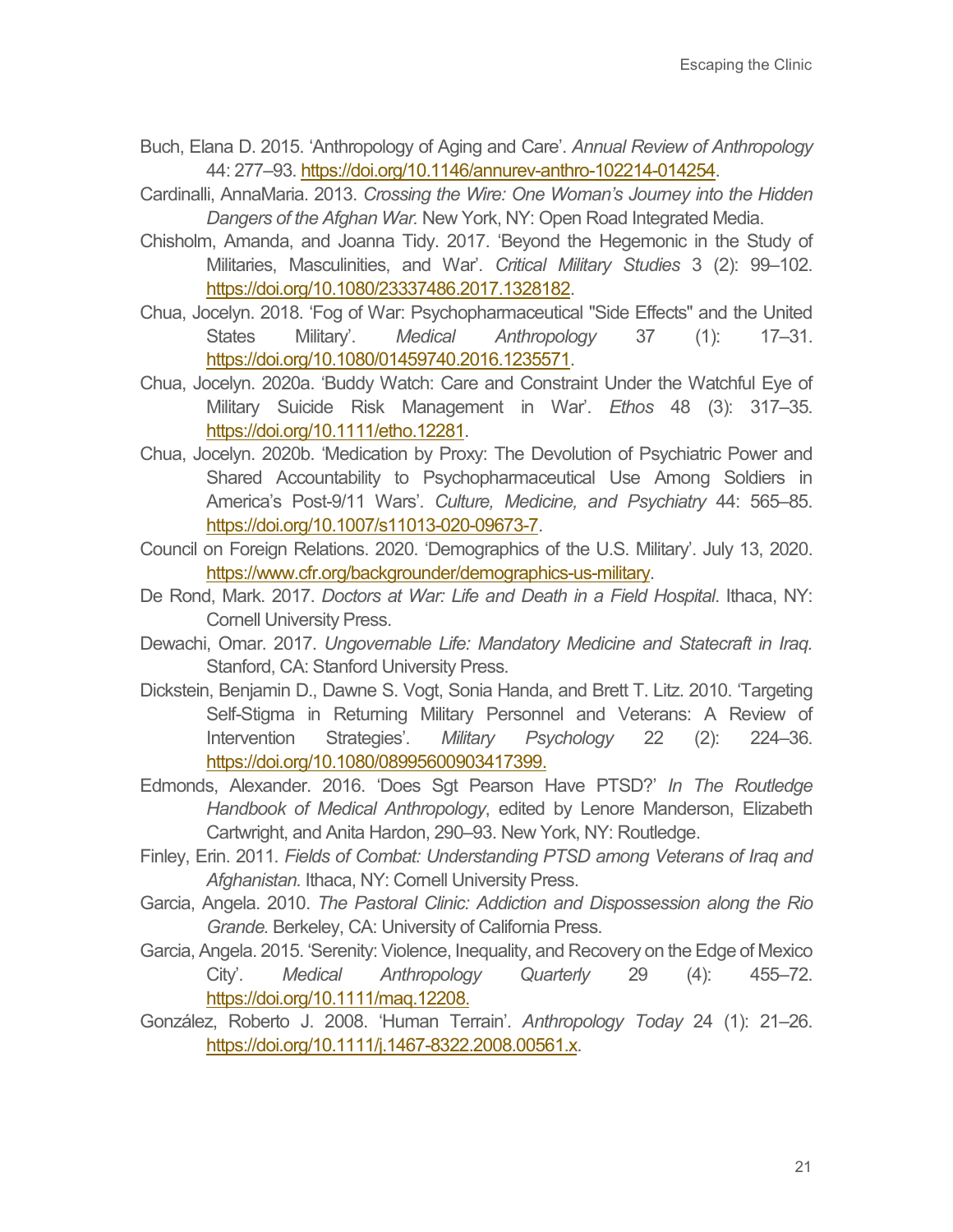- Gordillo, Gastón. 2018. 'Terrain as Insurgent Weapon: An Affective Geometry of Warfare in the Mountains of Afghanistan'. *Political Geography* 64: 53–62. [https://doi.org/10.1016/j.polgeo.2018.03.001.](https://doi.org/10.1016/j.polgeo.2018.03.001)
- Gregory, Derek. 2010. 'Seeing Red: Baghdad and the Event-ful City'. *Political Geography*  29: 266–79[. https://doi.org/10.1016/j.polgeo.2010.04.003.](https://doi.org/10.1016/j.polgeo.2010.04.003)
- Gutmann, Matthew C., and Catherine Lutz. 2010. *Breaking Ranks: Iraq Veterans Speak Out against the War.* Berkeley, CA: University of California Press.
- Han, Clara. 2012. *Life in Debt: Times of Care and Violence in Neoliberal Chile. Berkeley,* CA: University of California Press.
- Harari, Yuval Noah. 2009. 'Scholars, Eyewitnesses, and Flesh-Witnesses of War: A Tense Relationship'. *Partial Answers* 7 (2): 213–28[. https://doi.org/10.1353/pan.0.0147.](https://doi.org/10.1353/pan.0.0147)
- Hautzinger, Sarah, and Jean Scandlyn. 2014. *Beyond Post-Traumatic Stress: Homefront Struggles with the Wars on Terror*. New York, NY: Routledge.
- Hoyt, Timothy. 2020. '"Walkabout" to Build Trust, Reduce Stigma', *Clinician's Corner Blog*. Psychological Health Center of Excellence, January 27, 2020. [https://health.mil/Military-Health-Topics/Centers-of-Excellence/Psychological-](https://health.mil/Military-Health-Topics/Centers-of-Excellence/Psychological-Health-Center-of-Excellence/Clinicians-Corner-Blog/Walkabout-to-Build-Trust-Reduce-Stigma)[Health-Center-of-Excellence/Clinicians-Corner-Blog/Walkabout-to-Build-Trust-](https://health.mil/Military-Health-Topics/Centers-of-Excellence/Psychological-Health-Center-of-Excellence/Clinicians-Corner-Blog/Walkabout-to-Build-Trust-Reduce-Stigma)[Reduce-Stigma.](https://health.mil/Military-Health-Topics/Centers-of-Excellence/Psychological-Health-Center-of-Excellence/Clinicians-Corner-Blog/Walkabout-to-Build-Trust-Reduce-Stigma)
- Hung, Barron. 2008. 'Behavioral Health Activity and Workload in the Iraq Theater of Operations'. *The Army Medical Department Journal* (June–July): 39–43.
- Irwin, Anne. 2012. '"There Will Be a Lot of Old Young Men Going Home": Combat and Becoming a Man in Afghanistan'. In *Young Men in Uncertain Times*, edited by Vered Amit and Noel Dyck, 59–79. New York, NY: Berghahn Books.
- Jacobson, Matthew Frye. 1999. 'Imperial Amnesia: Teddy Roosevelt, the Philippines, and the Modern Art of Forgetting'. *Radical History Review* 73: 117–27. [https://doi.org/10.1215/01636545-1999-73-117.](https://doi.org/10.1215/01636545-1999-73-117)
- Kieran, David. 2019. *Signature Wounds: The Untold Story of the Military's Mental Health Crisis*. New York, NY: New York University Press.
- Leung, Rebecca. 2005. '"Brain Rangers" Fight Iraq Stress: New Program to Treat Mental Stress Experienced by Soldiers in Iraq'. *CBS News*, February 25, 2005.
- Lévi-Strauss, Claude. 1963. 'The Effectiveness of Symbols'. In *Structural Anthropology,*  translated by Claire Jacobson and Brooke Grundfest Schoepf, 186–205. New York, NY: Basic Books.
- Lutz, Catherine. 2001. *Homefront: A Military City and the American Twentieth Century.*  Boston, MA: Beacon Press.
- Lutz, Catherine. 2006. 'Empire is in the Details'. *American Ethnologist* 33 (4): 593–611. [https://doi.org/10.1525/ae.2006.33.4.593.](https://doi.org/10.1525/ae.2006.33.4.593)
- Lutz, Catherine. 2019. 'Bureaucratic Weaponry and the Production of Ignorance in Military Operations on Guam'. *Current Anthropology* 60 (S19): S108–S121. [https://doi.org/10.1086/699937.](https://doi.org/10.1086/699937)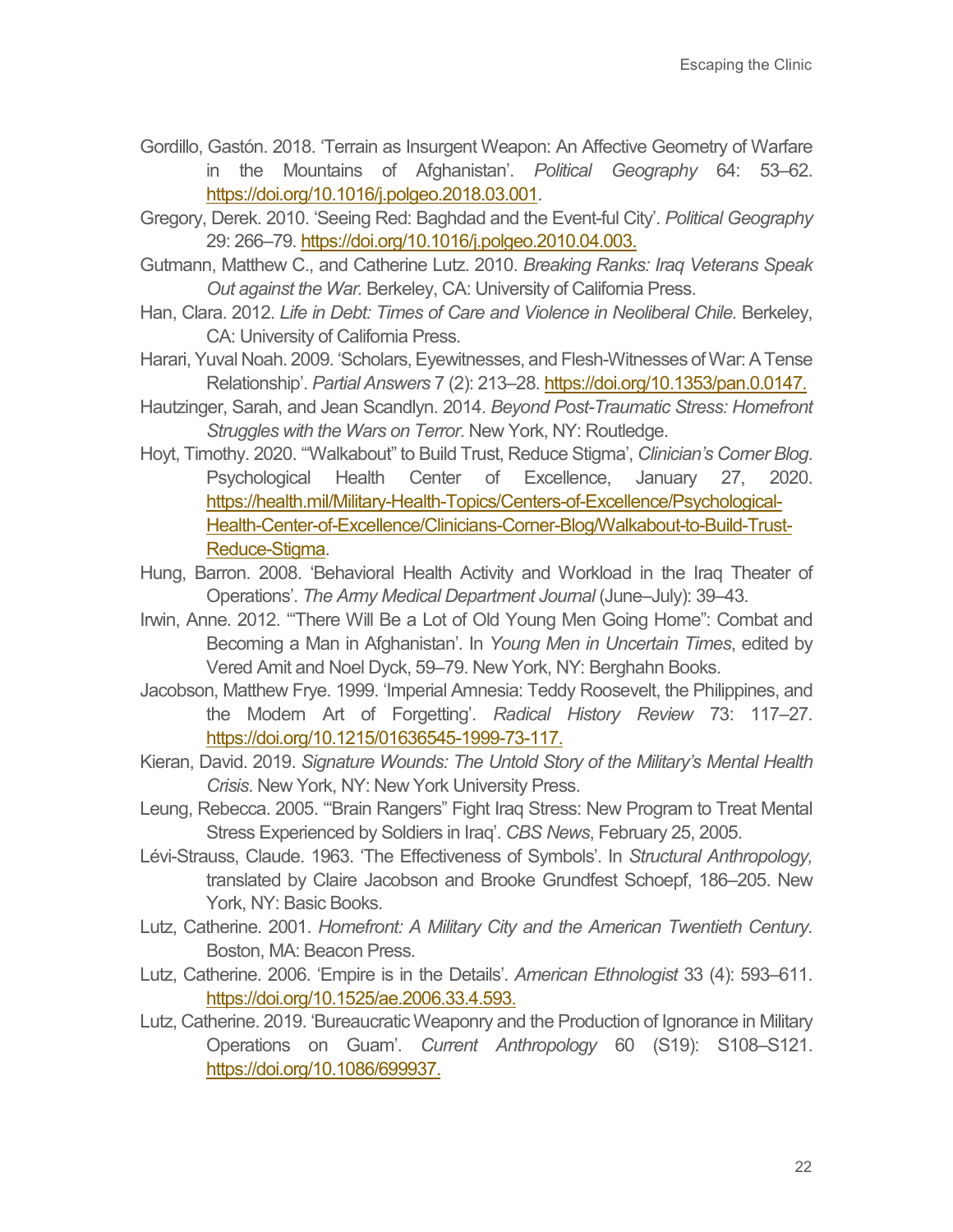- MacLeish, Kenneth. 2012. 'Armor and Anesthesia: Exposure, Feeling, and the Soldier's Body'. *Medical Anthropology Quarterly* 26 (1): 49–68. [https://doi.org/10.1111/j.1548-1387.2011.01196.x.](https://doi.org/10.1111/j.1548-1387.2011.01196.x)
- MacLeish, Kenneth. 2020. 'Damaged and Deserving: On Care in a Veteran Treatment Court'. *Medical Anthropology* 39 (3): 239–54. [https://doi.org/10.1080/01459740.2019.1652909.](https://doi.org/10.1080/01459740.2019.1652909)
- MacLeish, Kenneth. 2021. 'Field Notes on the Politics of Veteran Care'. *Ethnos* 86 (4): 654– 75[. https://doi.org/10.1080/00141844.2019.1687546.](https://doi.org/10.1080/00141844.2019.1687546)
- McFate, Montgomery. 2005. 'Anthropology and Counterinsurgency: The Strange Story of Their Curious Relationship.' *Military Review* 85 (2): 24.
- Millar, Kathleen M., and Joanna Tidy. 2017. 'Combat as a Moving Target: Masculinities, the Heroic Soldier Myth, and Normative Martial Violence'. *Critical Military Studies* 3 (2): 142–60. [https://doi.org/10.1080/23337486.2017.1302556.](https://doi.org/10.1080/23337486.2017.1302556)
- Mohr, Sebastian, Birgitte Refslund Sørensen, and Matti Weisdorf. 2021. 'The Ethnography of Things Military—Empathy and Critique in Military Anthropology'. *Ethnos* 86 (4): 600–15[. https://doi.org/10.1080/00141844.2019.1687553.](https://doi.org/10.1080/00141844.2019.1687553)
- Mol, Annemarie, Jeannette Pols, and Ingunn Moser. 2010. *Care in Practice: On Tinkering in Clinics, Homes and Farms*. New Brunswick, NJ: Transaction Publishers.
- Moore, Bret A., and Greg M. Reger. 2006. 'Clinician to Frontline Soldier: A Look at the Roles and Challenges of Army Clinical Psychologists in Iraq'. *Journal of Clinical Psychology* 62 (3): 395–403[. https://doi.org/10.1002/jclp.20218.](https://doi.org/10.1002/jclp.20218)
- Mulla, Sameena. 2014. *The Violence of Care: Rape Victims, Forensic Nurses, and Sexual Assault Intervention.* New York, NY: New York University Press.
- Ogle, Alan D., Devvon Bradley, Patcho Santiago, and David Reynolds. 2012. 'Description of Combat and Operational Stress Control in Regional Command East, Afghanistan'. *Military Medicine* 177 (11): 1279–86. [https://doi.org/10.7205/MILMED-D-11-00454.](https://doi.org/10.7205/MILMED-D-11-00454)
- Pedersen, Thomas Randrup. 2017. 'Get Real: Chasing Danish Warrior Dreams in the Afghan "Sandbox"'. *Critical Military Studies* 3 (1): 7–26. [https://doi.org/10.1080/23337486.2016.1231996.](https://doi.org/10.1080/23337486.2016.1231996)
- Pedersen, Thomas Randrup. 2019. 'Ambivalent Anticipations: On Soldierly Becomings in the Desert of the Real'. *The Cambridge Journal of Anthropology* 37 (1): 77–92. [https://doi.org/10.3167/cja.2019.370107.](https://doi.org/10.3167/cja.2019.370107)
- Raikhel, Eugene. 2016. *Governing Habits: Treating Alcoholism in the Post-Soviet Clinic.* Ithaca, NY: Cornell University Press.
- Redfield, Peter. 2008. 'Vital Mobility and the Humanitarian Kit'. In *Biosecurity Interventions: Global Health and Security in Question*, edited by Andrew Lakoff and Stephen Collier, 147–72. New York, NY: Columbia University Press.
- Redfield, Peter. 2013. *Life in Crisis: The Ethical Journey of Doctors Without Borders.* Berkeley, CA: University of California Press.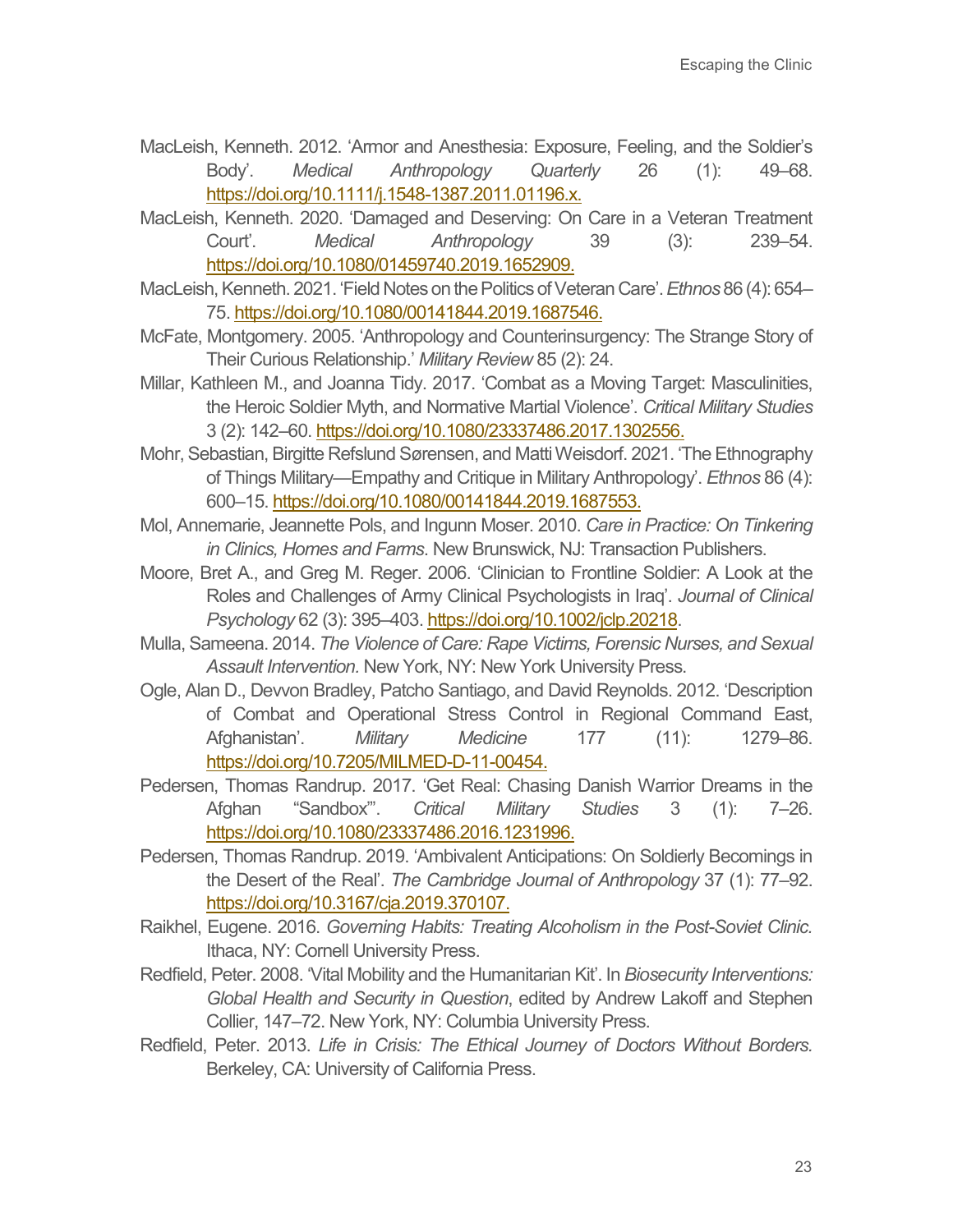- Reger, Greg M., and Bret A. Moore 2007. 'Historical and Contemporary Perspectives of Combat Stress and the Army Combat Stress Control Team'. In *Combat Stress Injury: Theory, Research, and Management*, edited by Charles R. Figley and William P. Nash, 161–82. New York, NY: Routledge.
- Ritchie, Elspeth Cameron, Christopher H. Warner, and Robert N. McLay, eds. 2017. *Psychiatrists in Combat: Mental Health Clinicians' Experiences in the War Zone.* New York, NY: Springer.

Rivers, W.H.R. 1924. *Medicine, Magic and Religion*. New York, NY: Harcourt, Brace.

- Sadruddin, Aalyia Feroz Ali. 2020. '"The Care of 'Small Things": Aging and Dignity in Rwanda'. *Medical Anthropology* 39 (1): 83–95. [https://doi.org/10.1080/01459740.2019.1643852.](https://doi.org/10.1080/01459740.2019.1643852)
- Sasson-Levy, Orna. 2003. 'Feminism and Military Gender Practices: Israeli Women Soldiers in "Masculine" Roles'. *Sociological Inquiry* 73 (3): 440–65. [https://doi.org/10.1111/1475-682X.00064.](https://doi.org/10.1111/1475-682X.00064)
- Sasson-Levy, Orna, and Sarit Amram-Katz. 2007. 'Gender Integration in Israeli Officer Training: Degendering and Regendering the Military'. *Signs* 33 (1): 103–33. [https://doi.org/10.1086/518262.](https://doi.org/10.1086/518262)
- Schneider, Brett, John Bradley, Christopher Warner, and David Benedek. 2011. 'Psychiatric Medications in Military Operations'. In *Textbooks of Military Medicine*, edited by MK Lenhart, 151–62. Washington, DC: Department of the Army.
- Solomon, Harris. 2020. 'Living on Borrowed Breath: Respiratory Distress, Social Breathing, and the Vital Movement of Ventilators'. *Medical Anthropology Quarterly* 35 (1): 102–19[. https://doi.org/10.1111/maq.12603.](https://doi.org/10.1111/maq.12603)
- Stevenson, Lisa. 2014. *Life Beside Itself: Imagining Care in the Canadian Arctic.* Berkeley, CA: University of California Press.
- Terry, Jennifer. 2009. 'Significant Injury: War, Medicine, and Empire in Claudia's Case'. *Women's Studies Quarterly* 37 (1/2): 200–25. [https://www.jstor.org/stable/27655146.](https://www.jstor.org/stable/27655146)
- Terry, Jennifer. 2017. *Attachments to War: Biomedical Logics and Violence in Twenty-First-Century America.* Durham, NC: Duke University Press.
- Ticktin, Miriam I. 2011. *Casualties of Care: Immigration and the Politics of Humanitarianism in France.* Berkeley, CA: University of California Press.
- Tidy, Joanna. 2016. 'The Gender Politics of "Ground Truth" in the Military Dissent Movement: The Power and Limits of Authenticity Claims Regarding War'. *International Political Sociology* 10 (2): 99–114. [https://doi.org/10.1093/ips/olw003.](https://doi.org/10.1093/ips/olw003)
- Varma, Saiba. 2020. *The Occupied Clinic: Militarism and Care in Kashmir.* Durham, NC: Duke University Press.
- Warner, Christopher H. 2017. 'Zero to Sixty: From Residency to the War Zone'. In *Psychiatrists in Combat: Mental Health Clinicians' Experiences in the War Zone*,